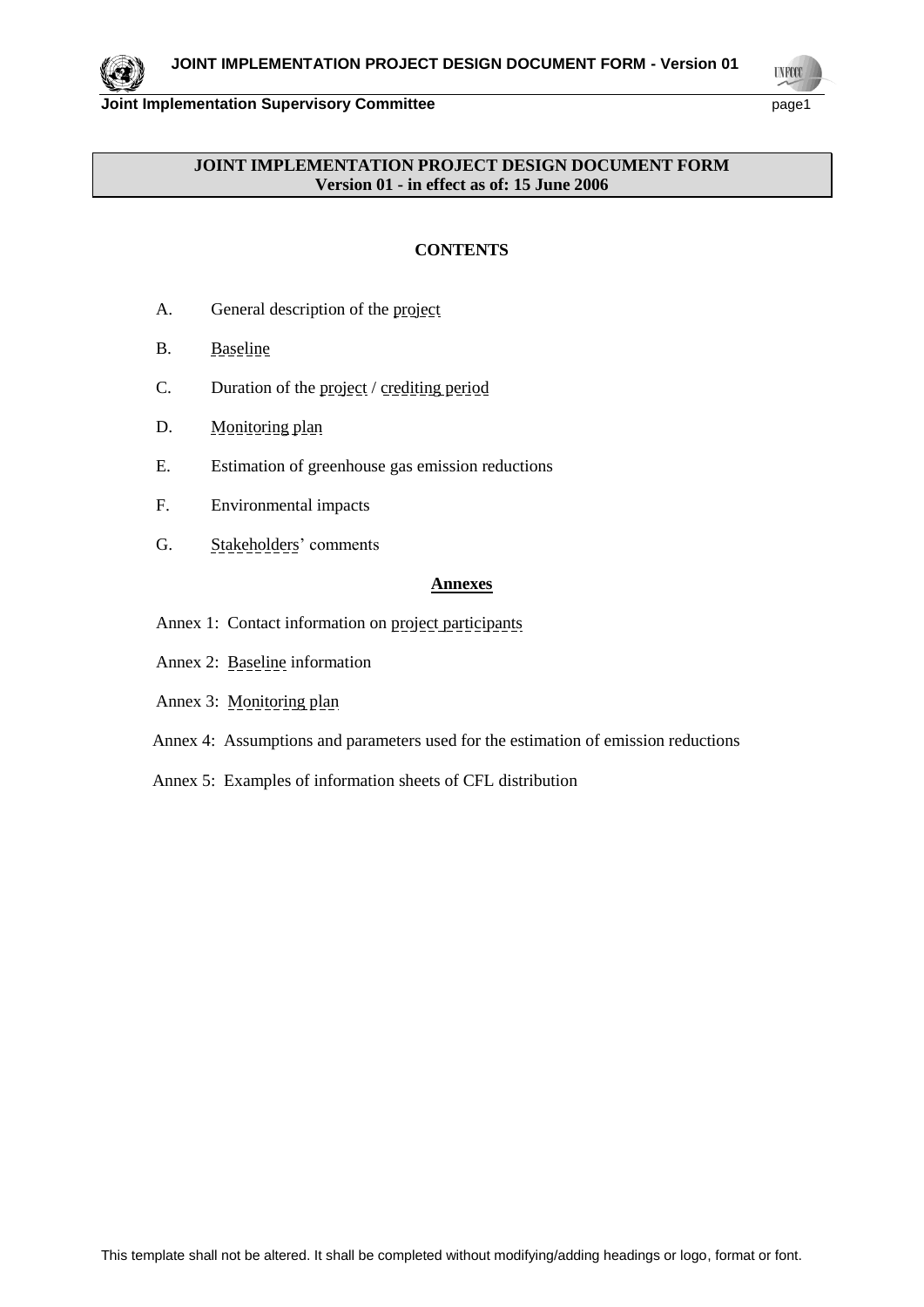**INFOO** 

### **SECTION A. General description of the project**

#### **A.1. Title of the project:** >>

Title: Distribution of energy efficient light bulbs in public and private sectors of Ukraine Sectoral scope: 3 (Energy demand) Version: 01.5 Date: 21/05/2011

#### **A.2. Description of the project:**

>>

 $\overline{a}$ 

#### **Key Abbreviations/Terminologies**

| <b>AIE</b> | <b>Accredited Independent Entity</b> |
|------------|--------------------------------------|
| <b>CFL</b> | <b>Compact Fluorescent Lamp</b>      |
| <b>ERU</b> | <b>Emission Reduction Unit</b>       |
| <b>GHG</b> | Greenhouse Gas                       |
| JI         | Joint Implementation                 |
| <b>PDD</b> | <b>Project Design Document</b>       |
| <b>PSG</b> | Project Sample Group                 |
| <b>SSL</b> | Solid State Lighting                 |
|            |                                      |

The proposed joint implementation (JI) project involves distribution of energy efficient light bulbs to various customers from public and private sectors. The project will be conducted within the geographical boundaries of Ukraine and it will be implemented and managed by PRIMLIGHT, LLC.

The goal of the project is to enhance the energy efficiency of Ukraine's lighting stock by distributing over a period of 14 years up to 210,926,791 compact fluorescent lamps (CFLs) to Ukrainian customers from private, as well as from public sectors. By doing so, the project will abate greenhouse gas (GHG) emissions through avoided electricity usage, significantly reduce national electricity demand and stress on energy infrastructure, and save customer's money on their electricity bills.

Although CFLs were introduced to the Ukrainian market as early as 2004, they have failed to replace incandescent lamps as the largest component of the Ukrainian lighting stock. Moreover, the sales of incandescent lamps accelerated during 2009 and 2010. The ubiquity of incandescent lamps is attributed to their low cost combined with the relatively low wealth level of an average Ukrainian citizen (in 2010, the average consolidated financial wealth per Ukrainian adult was equal to  $947 \text{ USD}$ <sup>1</sup>.

Under the proposed JI project scheme, quality self-ballasted CFLs would be distributed to residential households, as well as to industrial, commercial and government organizations. Once the CFLs have reached their end of life, or any CFLs which have failed prematurely during the project period, the project team would arrange for the collection and disposal of CFLs as per applicable environmental norms.

In order to create a rapid uptake of CFL use, the proposed JI project will utilise one of two types of incentives or their combination:

<sup>&</sup>lt;sup>1</sup> Global Wealth Databook, Research Institute of Credit Suisse, 2010, p. 72.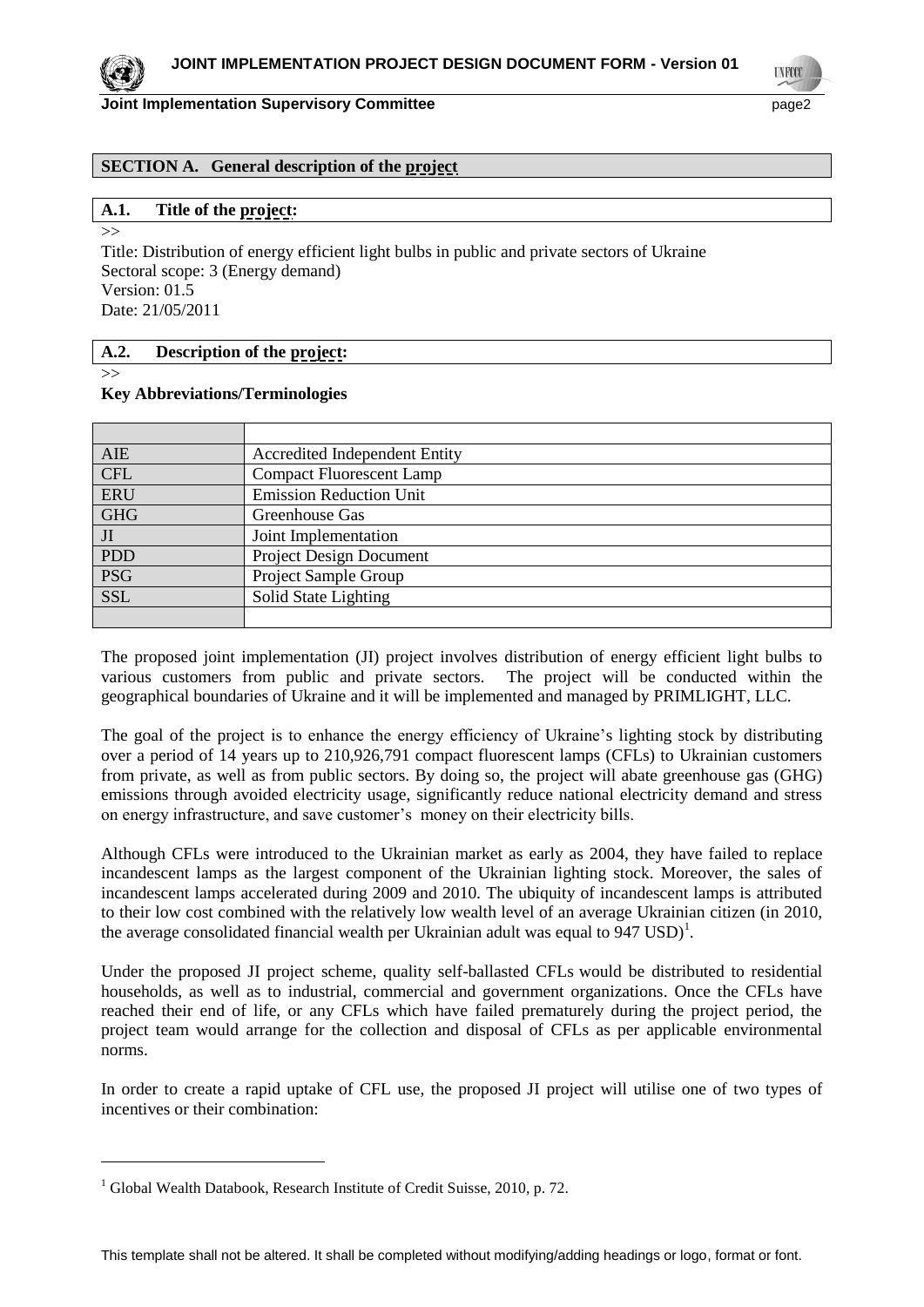**TNFCC** 

#### 1) Discount;

The customers receive CFLs free of charge or at a heavily discounted price.

2) Rebate;

The customers pay full price of CFLs upfront and then are reimbursed gradually after certain time periods in several instalments.

The incentives can vary for different types of consumers according to the marketing policies of the project, and can be up to 50% or free of charge. In any case, the average (of all CFLs distributed within the project for any given year) incentive will be no less than 20% of the average market price of a CFL for that particular year. If in the future this condition is not met, the project owner will re-evaluate the additionality of the project.

To bridge the cost differential between the market price of the CFLs and the price at which they are distributed to the consumers, the JI mechanisms of Kyoto Protocol are harnessed. The project owner would cover the project cost through sale of GHG emission reductions.

Apart from the direct financial benefit to the project participants in terms of savings on their electricity bills each year, the proposed JI project activity will also generate a range of less tangible social outcomes in education, awareness and collateral energy saving measures. This energy efficiency project will create an opportunity for collective action on climate change, enhancing a sense of responsibility for the future of our planet.

#### **A.3. Project participants:**

 $>>$ 

PRIMLIGHT, LLC will be the official project owner and managing entity and the responsible body for all administrative affairs of the involved parties in host and investor countries. Detailed contact information of these parties and further involved parties is included in annex 1.

Project participants are defined as either:

1. a party involved, which has indicated to be a project participant, or

2. a private and/or public entity authorized by a Party involved to participate in a JI project activity.

|                  |                                  | Please indicate if  |
|------------------|----------------------------------|---------------------|
| Party involved * | Legal entity project participant | the Party involved  |
|                  | (as applicable)                  | wishes to be        |
|                  |                                  | considered as       |
|                  |                                  | project participant |
|                  |                                  | (Yes/No)            |
| Ukraine (host)   | PRIMLIGHT, LLC                   | N <sub>0</sub>      |
| Switzerland      | PROMOSURA, AG                    | No                  |

#### **A.4. Technical description of the project:**

#### **A.4.1. Location of the project:**

>>

The proposed JI project is located within the national borders of Ukraine. Ukraine, with its area of  $603,628$  km<sup>2</sup>, is the second most populated country in Eastern Europe. Ukraine is divided into 24 provinces, one autonomous republic, i.e. Crimea and two cities with special statuses, i.e. Kyiv and Sevastopol.

This template shall not be altered. It shall be completed without modifying/adding headings or logo, format or font.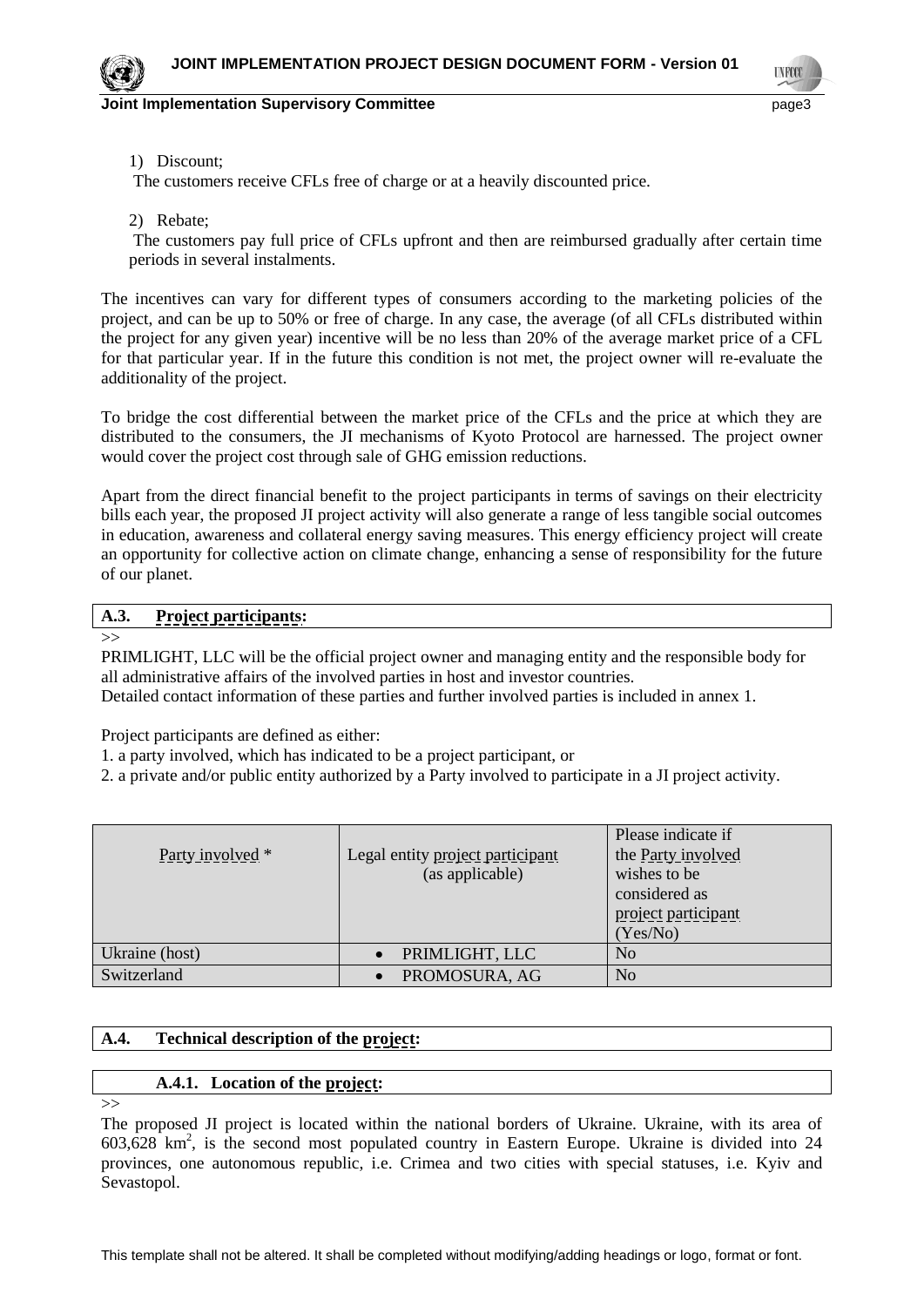

**Joint Implementation Supervisory Committee According to the Committee of the Committee of the Committee Committee According to the Committee According to the Committee According to the Page4** 

**UNFCC** 

# **A.4.1.1. Host Party(ies):**

Ukraine. Ukraine has ratified Kyoto Protocol to UN Framework Convention as of the 4<sup>th</sup> of February, 2004, is listed among the countries in Annex 1, and meets the JI project requirements.

#### **A.4.1.2. Region/State/Province etc.:**

 $>>$ 

 $\rightarrow$ 

 $\rightarrow$ 

All regions/provinces of Ukraine.

**A.4.1.3. City/Town/Community etc.:**

All Ukrainian cities, towns and villages.

**A.4.1.4. Detail of physical location, including information allowing the unique identification of the project (maximum one page):**

>>

The project location is in Ukraine. PRIMLIGHT LLC, the project owner, is located at the following address:

Shkilna Street 25-A, #10-A Petropavlivska Borschagivka Kiev region 08130 Ukraine



#### **Figure 1: Geographical boundary of the project**

**A.4.2. Technology(ies) to be employed, or measures, operations or actions to be implemented by the project:**

The proposed activity will involve distribution and installation of CFLs for use in public and private sectors of Ukraine. Energy efficient light bulbs, in this case CFLs, will be made available for:

- 1. Households (individuals);
- 2. Industrial, commercial, institutional and government organizations (legal entities).

<sup>&</sup>gt;>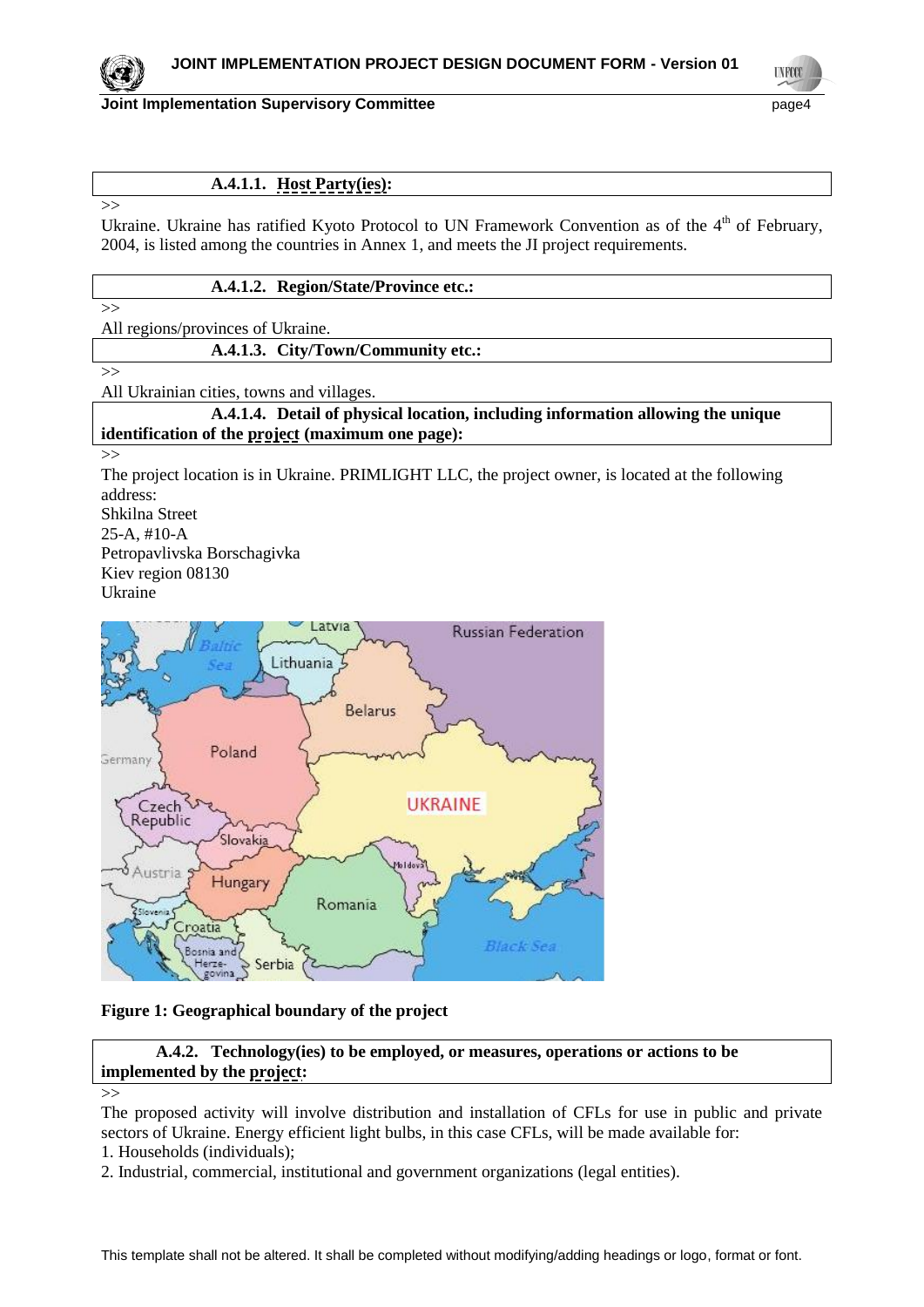

Accordingly, there will be two types of activities, namely CFL distribution to households and CFL distribution to legal entities.

# **1. Distribution to individual households**

Under the proposed JI project scheme, quality selfballasted long-life CFLs would be distributed to gridconnected residential households. The distribution of CFLs or replacement of previously used incandescent lamps with |CFLs in households in the project area can take place using one or more of the following methods:

• direct installation of CFLs at each household; and/or

• CFL distribution through dedicated distribution points located at retail outlets, residence maintenance offices, etc.

The maximum number of lamps that one household can receive is capped according to the marketing policies of the project. This restriction is supposed to prevent abusing the conditions of the project and reselling project CFLs. The maximum power output of CFLs distributed to households is capped at 23Watts (100 W equal) similar to AM0046, v.2.0.

# **2. Distribution to legal entities**

After studying lighting needs of a particular organization, an individual agreement will be signed with each organization for delivery exchange and utilization of CFLs. There will be no restrictions as to the number of CFLs exchanged and installed and there will be no cap as to the CFL power output.

A project coordinator is appointed to organise all requirements according to the project plan and to supervise all involved bodies.

The expected timeline for all activities is summarised in the following diagram.



#### **Figure 2: The expected timeline of the project**

In the following several paragraphs we describe technological details of the project.

[Incandescent lamps](http://en.wikipedia.org/wiki/Incandescent_light_bulb) generate light by passing electric current through a resistive filament, thereby heating the filament to a very high temperature so that it glows and emits visible light. Incandescent light is highly inefficient, as about 98% of the energy input is emitted as heat. CFLs work by passing electricity through mercury vapour, which in turn emits ultraviolet light. The ultraviolet light is then absorbed by a phosphor coating inside the lamp, causing it to glow, or fluoresce. CFLs require up to 80% less energy than incandescent bulbs to produce an equivalent lumen output and last up to 15 times longer than standard incandescent bulbs. Replacing incandescent bulbs with CFLs results in significant reductions in electricity use for lighting, thereby reducing energy demand, cutting GHG emissions associated with the production of electricity and saving household's money on their electricity bills.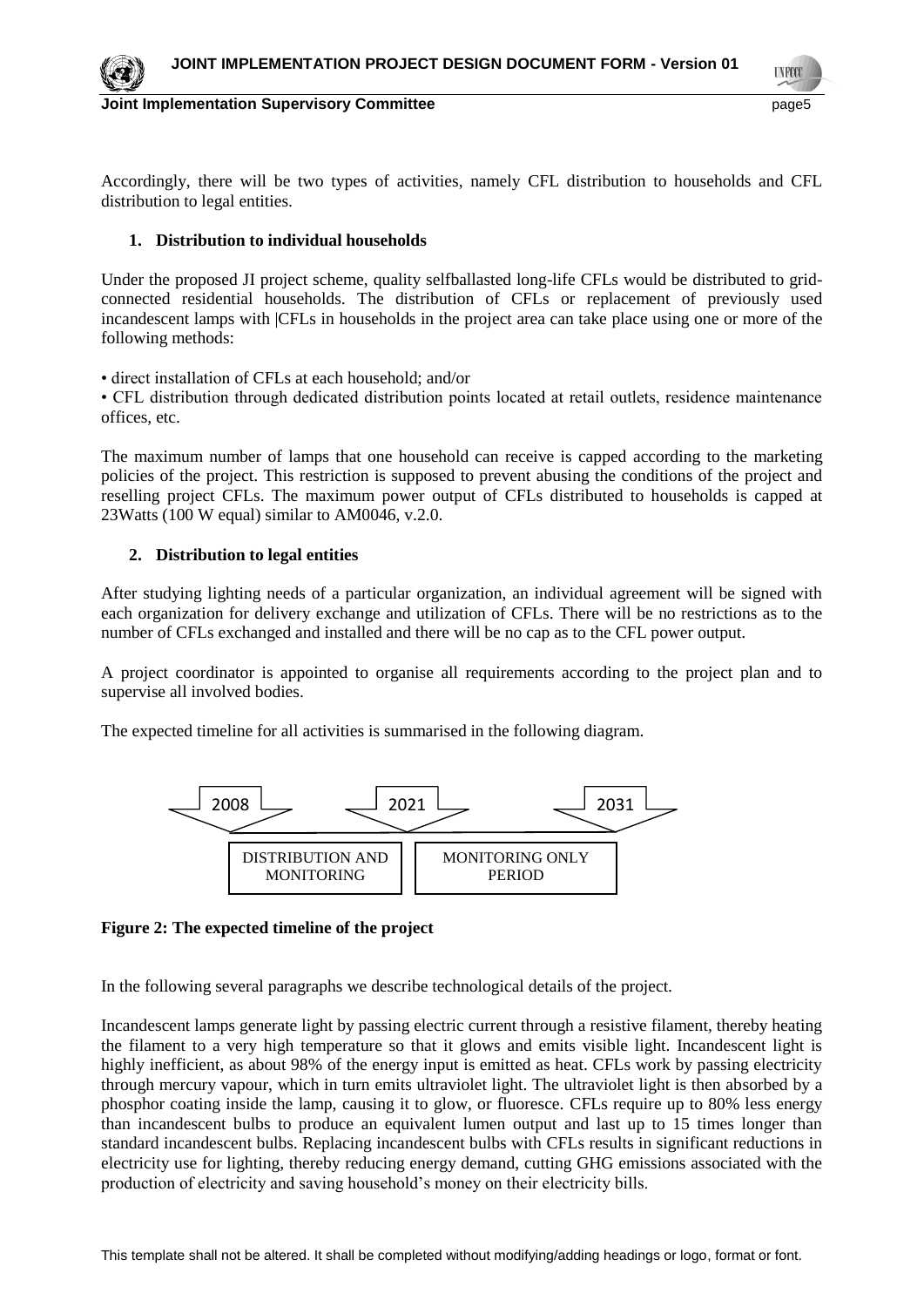**TNFCO** 



#### **Joint Implementation Supervisory Committee** page6

Quantity of GHG emissions varies directly with efficiency of the lighting device, therefore the device itself, namely the light bulb should be considered as the direct source that causing GHG emissions.

Summary of project CFL technical characteristics is presented in the following table.

| <b>Table 1: Summary of technical characteristics of Cr Ls used for the project</b> |                      |                   |  |  |  |  |  |
|------------------------------------------------------------------------------------|----------------------|-------------------|--|--|--|--|--|
| <b>Characteristic</b>                                                              | <b>Units</b>         | <b>Value</b>      |  |  |  |  |  |
| Nominal voltage                                                                    | Volt                 | 220               |  |  |  |  |  |
| Nominal frequency                                                                  | Hertz                | 50                |  |  |  |  |  |
| Operational voltage range                                                          | Volt                 | 198-242           |  |  |  |  |  |
| Operational temperature range                                                      | <sup>o</sup> Celsius | $-20 - +40$       |  |  |  |  |  |
| Colour temperature                                                                 | $\mathrm{^O}$ Kelvin | 2700 (warm white) |  |  |  |  |  |
|                                                                                    |                      | 4000 (cool white) |  |  |  |  |  |
|                                                                                    |                      | 6400 (daylight)   |  |  |  |  |  |
| Luminous efficacy                                                                  | Lumens per watt      | >45               |  |  |  |  |  |

**Table 1: Summary of technical characteristics of CFLs used for the project**

It is anticipated that the CFLs provided to customers within the project will have a lifetime from 6 000 to 15 000 hours of use, and have rated power outputs in the range from 5W to 105W (an equivalent in lumen output to incandescent bulbs from 25W to 500W respectively). The conversion table of incandescent-CFL power outputs is presented below:

| <b>Incandescent</b> | <b>CFL</b>     | Wattage    |
|---------------------|----------------|------------|
|                     |                | difference |
| 500                 | 105            | 395        |
| 300                 | 68             | 232        |
| 200                 | 55             | 145        |
| 150                 | 40             | 110        |
| 120                 | 30             | 90         |
|                     | 32             | 88         |
| 100                 | 20             | 80         |
|                     | 23             | 77         |
| 75                  | 16             | 59         |
|                     | 18             | 57         |
| 60                  | 13             | 47         |
|                     | 15             | 45         |
| 40                  | 9              | 31         |
|                     | 11             | 29         |
| 25                  | 5              | 20         |
|                     | $\overline{7}$ | 18         |

#### **Table 2: Conversion table between incandescent and fluorescent lamp power outputs**

The difference between the CFL lumen output and incandescent lumen output will not exceed  $\pm 10\%$  of the CFL output.

All CFLs utilised within the project comply with international and national standards of manufacturing and labeling (ISO 9001:2008, DSTU ISO 9001:2009, DSTU IEC 60968-2001, DSTU CISPR 15:2007). They also comply with technical regulations (Technical regulation on the energy efficiency labeling scheme, technical regulation on electromagnetic compatibility, etc.) In addition to the standard labelling, a unique project logo will be printed on each CFL (below).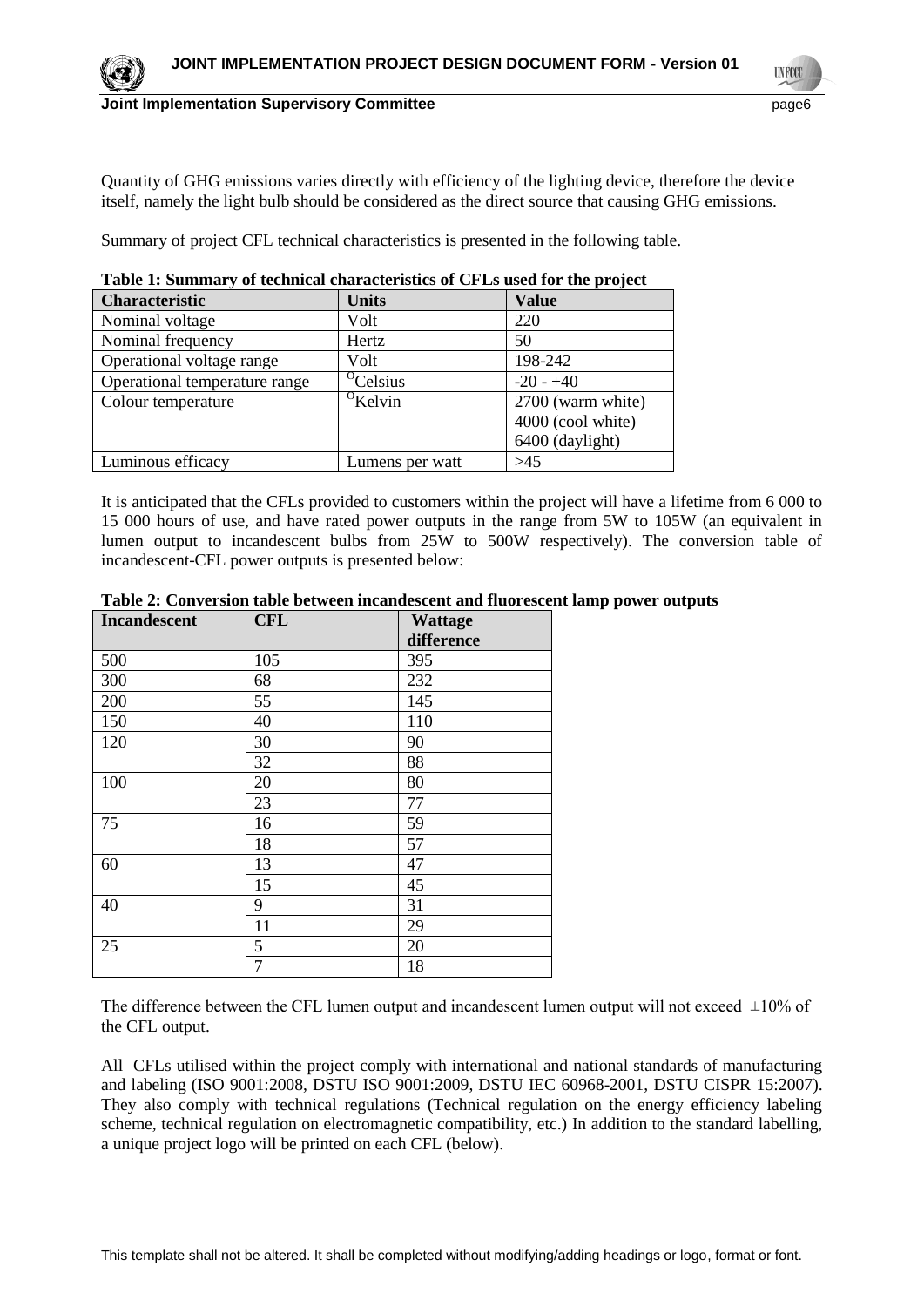**Joint Implementation Supervisory Committee and Committee page** page<sup>2</sup>

$$
\underbrace{\text{SO}_2 \text{ JI}}_{\text{Not for resale}}
$$

**Figure 3: The project logo**

The technology that has initially been envisaged for the project is CFL technology. However, there is another energy efficient lighting technology that hypothetically can be utilised within the project. It is solid state lighting (SSL). SSL uses [light-emitting diodes](http://en.wikipedia.org/wiki/Light-emitting_diode) as sources of illumination rather than [electrical](http://en.wikipedia.org/wiki/Electrical_filament)  [filaments,](http://en.wikipedia.org/wiki/Electrical_filament) [plasma](http://en.wikipedia.org/wiki/Plasma_(physics)) or [gas.](http://en.wikipedia.org/wiki/Gas_lighting) At the time of writing this document, the SSLs are about as energy efficient as CFLs, but more expensive. If at any stage of the project, the SSL technology improves to match CFL, or any new comparable technology emerges, we might opt to distribute energy efficient lamps different from CFLs.

**A.4.3. Brief explanation of how the anthropogenic emissions of greenhouse gases by sources are to be reduced by the proposed JI project, including why the emission reductions would not occur in the absence of the proposed project, taking into account national and/or sectoral policies and circumstances:**

>>

The proposed project is expected to improve the lighting efficiency country wide. As the result of that, the project will achieve CO<sub>2</sub> emission reduction by saving electricity consumption generated by the fossil fuel based power plants.

The proposed project is a voluntary and coordinated action. In addition, the project requires individual consumers to take voluntary action to participate in project activities.

Additionality of the proposed project is detailed in section B.2. by means of "Combined tool to identify the baseline scenario and demonstrate additionality " version  $(03.0.0)$  dated by the  $15<sup>th</sup>$  of April, 2011.

#### **A.4.3.1. Estimated amount of emission reductions over the crediting period:**

>>

The total crediting period is from 01/01/2008 to 31/01/2031 which is divided in two periods (the first commitment and post-Kyoto period):

- 1. 01/01/2008-31/12/2012
- 2. 01/01/2013-31/01/2031

Consequently the estimates of emission reductions organized in two tables: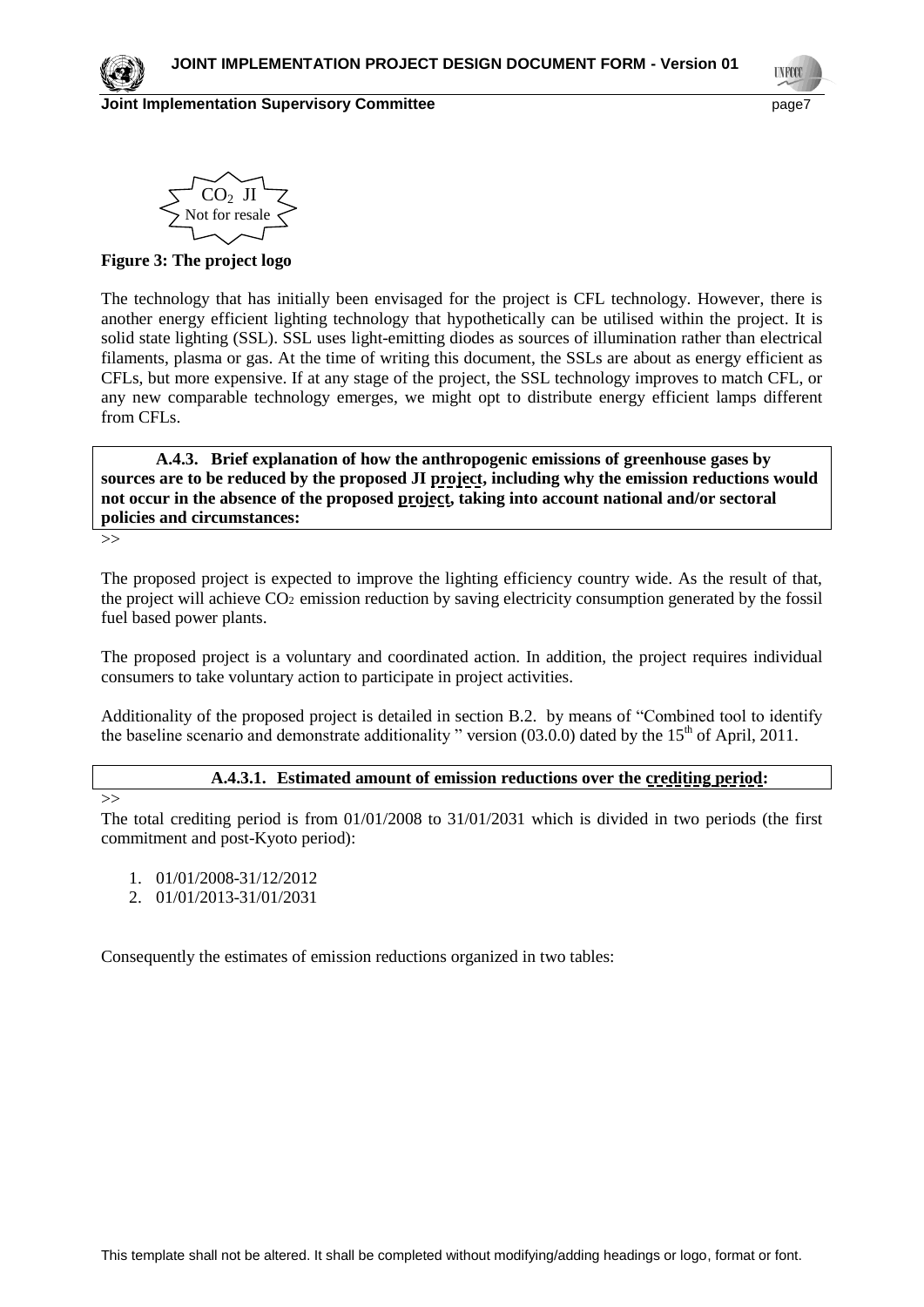

**UNFCC** 

|                                                 | Years                                  |
|-------------------------------------------------|----------------------------------------|
| Length of the crediting period                  | five                                   |
| Year                                            | Estimate of annual emission reductions |
|                                                 | in tonnes of $CO2$ equivalent          |
| 2008                                            | 57 689                                 |
| 2009                                            | 178 997                                |
| 2010                                            | 275 432                                |
| 2011                                            | 741 088                                |
| 2012                                            | 2 2 3 4 4 3 2                          |
| Total estimated emission reductions over the    |                                        |
| crediting period                                | 3 492 638                              |
| (tonnes of CO2 equivalent)                      |                                        |
| Annual average of estimated emission reductions |                                        |
| over the crediting period                       | 698 528                                |
| (tonnes of CO2 equivalent)                      |                                        |

# **Table 3: Estimated amount of emission reductions (01/01/2008-31/12/2012)**

### **Table 4: Estimated amount of emission reductions (01/01/2013-31/12/2031)**

|                                                 | Years                                  |
|-------------------------------------------------|----------------------------------------|
| Length of the crediting period                  | nineteen                               |
| Year                                            | Estimate of annual emission reductions |
|                                                 | in tonnes of $CO2$ equivalent          |
| 2013                                            | 4 3 6 4 9 2 5                          |
| 2014                                            | 6 442 554                              |
| 2015                                            | 8 4 3 5 3 1 8                          |
| 2016                                            | 10 265 311                             |
| 2017                                            | 11 817 463                             |
| 2018                                            | 12 981 745                             |
| 2019                                            | 13 711 463                             |
| 2020                                            | 14 045 138                             |
| 2021                                            | 14 156 352                             |
| 2022                                            | 13 092 580                             |
| 2023                                            | 10 939 195                             |
| 2024                                            | 8 807 344                              |
| 2025                                            | 6718561                                |
| 2026                                            | 4 737 447                              |
| 2027                                            | 2 971 671                              |
| 2028                                            | 1 593 504                              |
| 2029                                            | 646 015                                |
| 2030                                            | 193 804                                |
| 2031                                            | 21 533                                 |
| Total estimated emission reductions over the    |                                        |
| crediting period                                | 145 941 923                            |
| (tonnes of CO2 equivalent)                      |                                        |
| Annual average of estimated emission reductions |                                        |
| over the crediting period                       | 7 681 154                              |
| (tonnes of CO2 equivalent)                      |                                        |

For the total crediting period (01/01/2008 to 31/01/2031):

• Total estimated emission reductions – 149 434 561 (tonnes of CO2 equivalent).

This template shall not be altered. It shall be completed without modifying/adding headings or logo, format or font.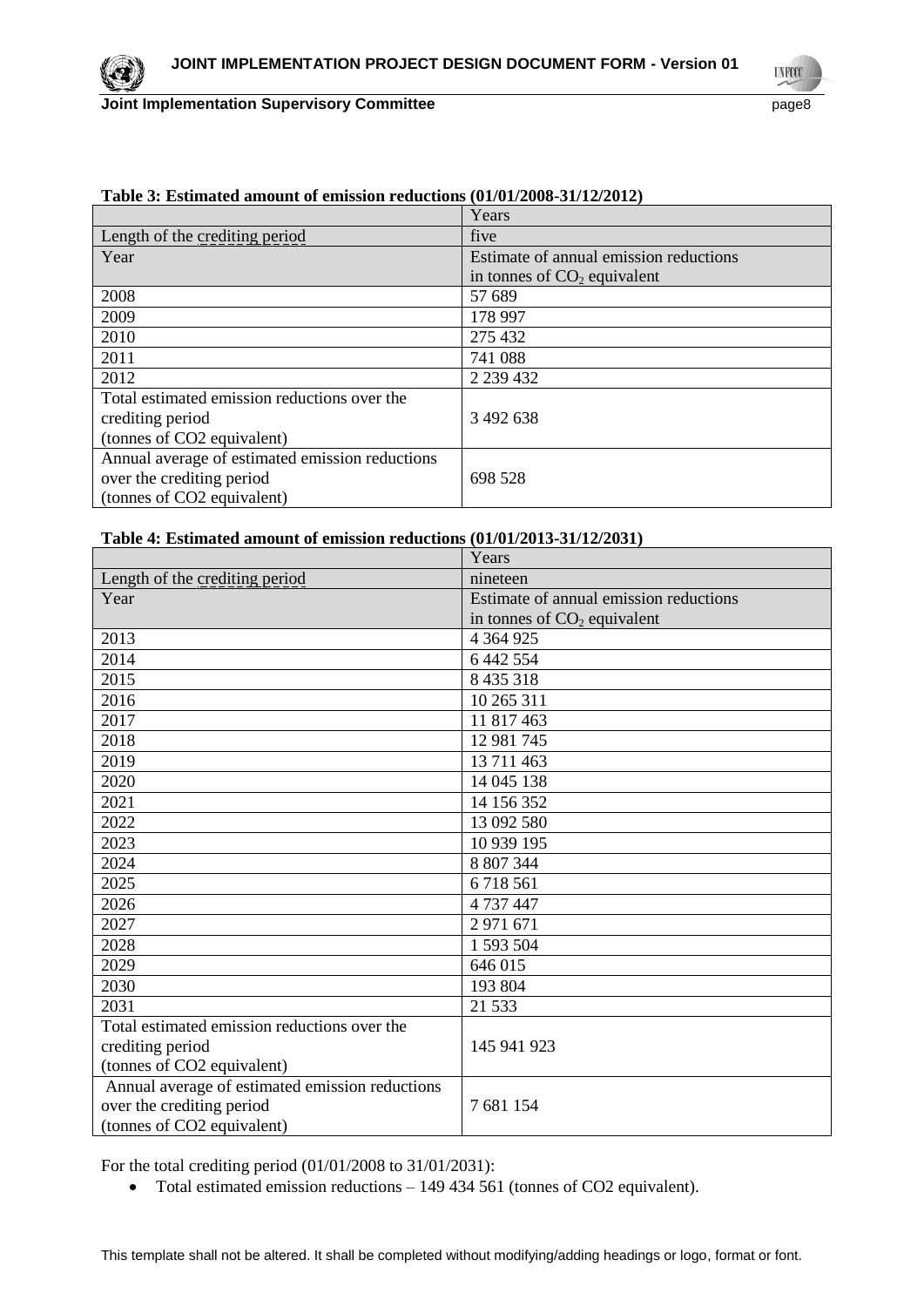

**UNFCC** 

**Joint Implementation Supervisory Committee** page9

 Annual average of estimated emission reductions -6 226 440 (tonnes of CO2 equivalent). Assumptions and parameters used for the calculations of the above tables are presented in annex4.

# **A.5. Project approval by the Parties involved:**

>>

The project has been officially presented for an approval to the Ukrainian authorities and it has been endorsed. The number of the Letter of Endorsement of the State Environmental Investment Agency of Ukraine is 2519/23/7 dated by 13.09.2011. The Letter of Approval is supposed to be issued by the State Environmental Investment Agency after completion of the determination process.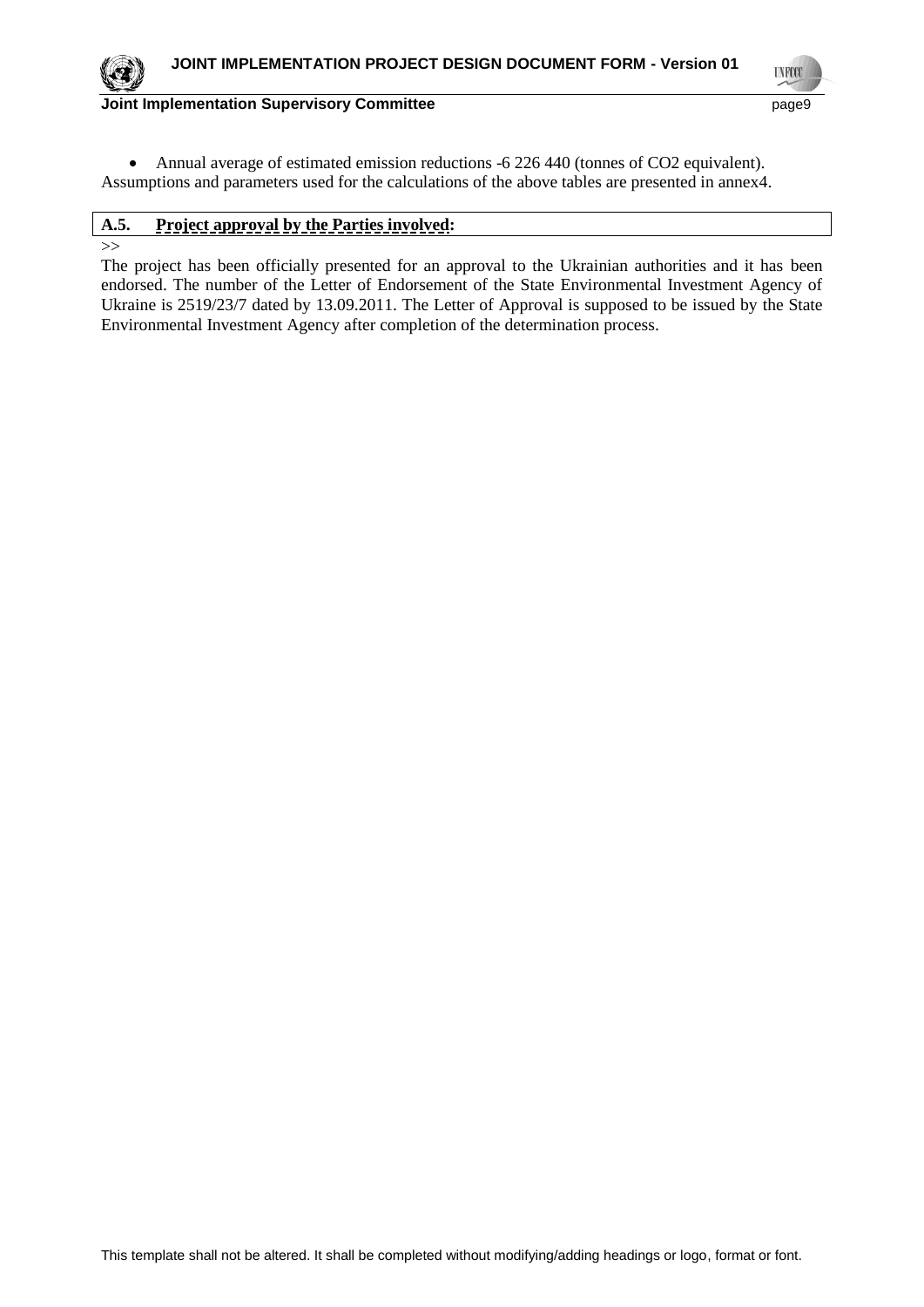

**Joint Implementation Supervisory Committee and Committee of the Committee of the Committee of the Committee of the Committee of the Committee of the Committee of the Committee of the Committee of the Committee of the Comm** 

**TNFCC** 

# **SECTION B. Baseline**

#### **B.1. Description and justification of the baseline chosen:**

>>

The baseline scenario of the proposed project is assumed to be a continuation of current practice which involves purchase and use of incandescent lamps on a large scale, and related GHG emissions that would have occurred in case the project would not be implemented and the replacement of general lighting bulbs by CFLs would not take place. The baseline therefore is the predominant use of standard incandescent lamps with wattages in a range from 25 to 500 watts. The brakedown (for Ukraine) of wattages is illustrated in table 5.

#### **Table 5: Incandescent lamp wattage breakdown**

| Power (W) | <b>Breakdown</b>          |
|-----------|---------------------------|
|           |                           |
| 500       | ${<}1\%$                  |
| 300       | 1%                        |
| 200       | 1%                        |
| 150       | 2%                        |
| 100       | 39%                       |
| 75        | 31%                       |
| 60        | 19%                       |
| 40        | 6%                        |
| 25        | 1%                        |
| 84.3      | <b>Baseline</b> (average) |

The project development team is using option 2 (please see sections D.1.1.3. Ta D.1.2.), that is why parameters for formal calculations of baseline emissions are not necessary.

Additional justification of a continuation of current situation as the most plausible baseline scenario using one of UNFCCC's baseline methodological tools is given in the following section (B.2.).

# **B.2. Description of how the anthropogenic emissions of greenhouse gases by sources are reduced below those that would have occurred in the absence of the JI project:**

 $\overline{a}$ 

The project owner has opted for JI specific approach. The latest version (03.0.0 by 15.04.2011) of UNFCCC's "Combined tool to identify the baseline scenario and demonstrate additionality  $"$ <sup>2</sup> is used as the basis for the determination of the additionality. The tool is applicable to a wide range of project types, and it provides for a step-wise approach to demonstrate additionality and simultaneously to identify the baseline scenario. Four steps of the tool are as follows:

STEP 1. Identification of alternative scenarios;

STEP 2. Barrier analysis;

STEP 3. Investment analysis (if applicable);

STEP 4. Common practice analysis.

#### **Step 1: Identification of alternatives to the project activity consistent with current laws and regulation**

<sup>&</sup>gt;>

<sup>&</sup>lt;sup>2</sup> http://cdm.unfccc.int/methodologies/PAmethodologies/tools/am-tool-02-v3.0.0.pdf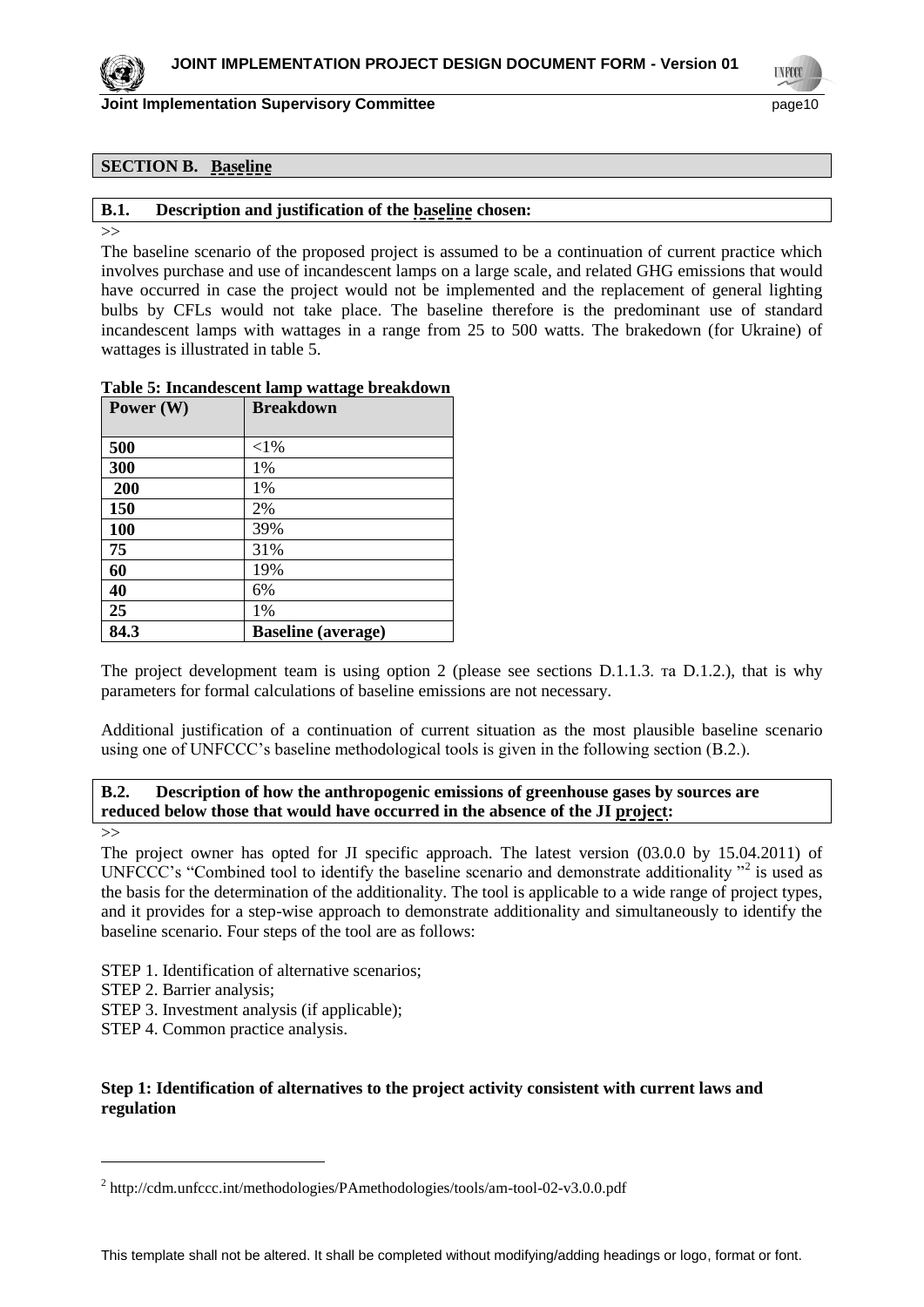

**Joint Implementation Supervisory Committee and Community Committee Area and Community Committee Area and Committee Area and Committee Area and Committee Area and Committee Area and Committee Area and Committee Area and Co** 

**TNFCO** 

This step serves to identify all alternative scenarios to the proposed project scenario through the following sub-steps:

### *Sub-step 1a: Definition of alternative scenarios to the proposed project activity*

Three alternatives to the JI project scenario have been identified:

- The activity could occur without being registered as a JI project activity through government or private sector support. In such a scenario the Ukrainian government or private sector sponsor would purchase CFLs and pay for their distribution at no or little cost to consumers. There are significant barriers to this alternative scenario. Most importantly, there is currently no budget allocated by the Ukrainian government for such an undertaking. In addition, there are no documented projects of the same scale in government project planning. Whilst in 2008 there was a guideline (#1337-p, 16/10/2008) by the Cabinet of Ministers promoting energy efficient lighting devices in government buildings, there has not been any finances allocated in support of this guideline. Consequently, this document has not achieved any results.
- Individual or collaborative efforts by Ukrainian retailers to promote rapid uptake of energy efficient lighting technology by consumers in Ukraine. This scenario would entail consumers to responding to increased marketing or promotion of efficient lighting alternatives and purchasing CFLs. The capacity of Ukrainian consumers to purchase CFLs at retail prices is a significant barrier to this alternative. Based on national income data, for an average employed person, purchasing 5 CFLs (at a cost of US\$5 per bulb) would require spending about 35% of his weekly earnings<sup>3</sup>, which place relatively high strain on household budgets. On the other hand, recession squeezed budgets of government and commercial organisations allocate no or little capital for investment in energy efficiency. Consequently, the relatively high upfront cost of CFLs compared to incandescent lamps is a major barrier to consumer uptake.
- Continuation of the current situation is also a possible alternative scenario. The baseline alternatives include either continued use of existing lighting, or autonomous replacement of current lights with new technologies or measures of either the same of greater efficiency. Achieving the same outcome as the proposed project would entail large-scale autonomous uptake of CFLs by consumers. As discussed above, autonomous uptake of CFLs is hampered by their cost, and as such the most likely outcome of a continuation of the current situation would be the provision of light mainly through the use of less expensive incandescent lamps.

#### *Sub-step 1b: Consistency with mandatory laws and regulations*

Each of the potential alternatives to the project discussed above:

- the project occurring without being registered as a JI project through government or private sector support;

- individual or collaborative efforts by Ukrainian retailers to promote rapid uptake of energy efficient lighting technology;

- *status quo* i.e. continuation of the current situation with the predominant use of incandescent lamps are consistent with Ukrainian laws and regulations. The proposed project activity is therefore not the only alternative amongst those considered that complies with mandatory regulations.

#### **Step 2: Barrier analysis**

 $\overline{a}$ 

This step serves to identify barriers and to assess which alternatives are prevented by these barriers. The following two sub-steps are applied.

*Sub-step 2a: Identification barriers that would prevent the implementation of alternative scenarios*

<sup>3</sup> http://www.obzorzarplat.com.ua/average-wage-ukraine-2011/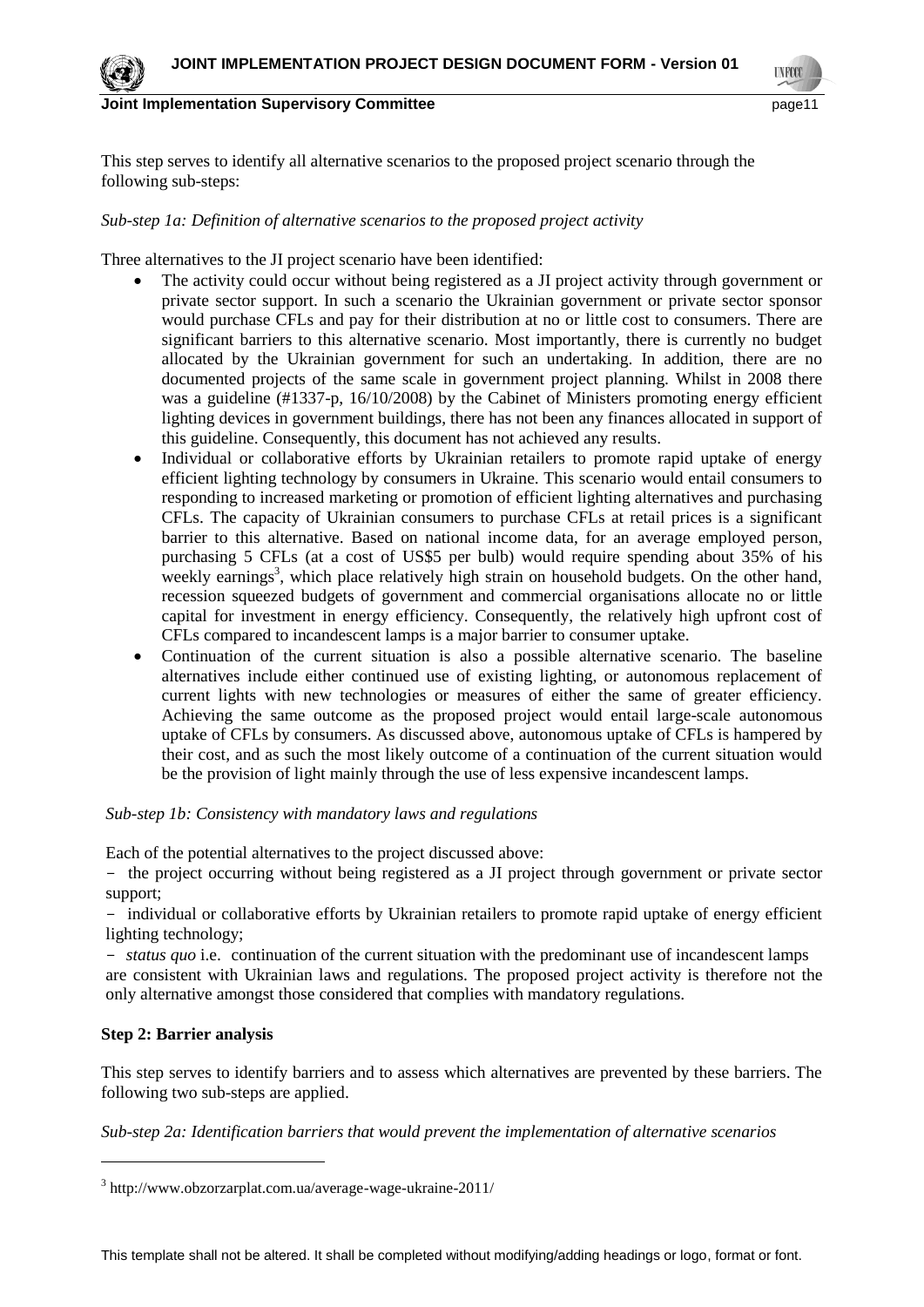

**TNFCC** 

Barriers to the uptake of energy efficient products, including CFLs, are well documented. Such barriers include inadequate access to capital, isolation from price signals, information asymmetry and splitincentives <sup>4,5</sup>. That such barriers exist is clear given that CFLs only account for 6% of the global lighting market despite their financial benefits and having been available for several decades<sup>6</sup>. The list of barriers that in our view may prevent alternative scenarios to occur is below.

# **High initial price of CFLs**

Particularly relevant for low-income consumers is the fact that CFLs may be up to ten times more expensive than incandescent light bulbs. In the process of prioritising household expenditure towards basic requirements such as food, healthcare and education, there may be very little opportunity for spare capital to be targeted towards investments in energy efficiency. Despite the financial savings delivered by energy efficiency improvements, the upfront capital requirement acts as a significant barrier to their uptake. To address this barrier, the project activity involves the sale of the CFLs at the prices substantially lower than the costs i.e. generates net loss without ERU sales.

#### **Lack of consumer information**

In Ukraine, understanding of the benefits of energy efficiency remains rudimentary. Barriers to obtaining and applying information relating to energy efficiency are significant, including:

- Time lag between energy consumption and payment of energy bills. Energy price information is divorced from the time at which it is consumed. This time lag can impact the efficacy of price information in influencing consumer awareness and behaviour with regard to energy use.

Aggregated energy prices may limit consumers' understanding of the individual appliance use and its impact on energy bills. Consumers are not aware of which particular appliance or equipment is contributing to the total price they ultimately pay for electricity for a given period, militating against behaviour change, demand response and investment in energy efficient technologies.

#### **Doubts that promised savings will accrue**

 $\overline{a}$ 

A significant part of the Ukrainian CFL market belongs to low cost and also low quality CFLs leading to large scale failure rates. The poor performance especially by early generation CFLs created certain consumer distrust in the CFL technology.

#### *Sub-step 2b: Elimination alternative scenarios which are prevented by the identified barriers*

The only plausible scenario that is not prevented by any of the above listed barriers is continuation of the current situation (*status quo*) and according to the "Combined tool to identify the baseline scenario and demonstrate additionality " version (03.0.0 by 15.04.2011) is identified as the baseline scenario.

**Conclusion 1:** The baseline scenario for JI project "Distribution of energy efficient light bulbs in public and private sectors of Ukraine" is continuation of the current situation.

<sup>&</sup>lt;sup>4</sup> Mind the Gap: Quantifying Principle-Agent Problems in Energy Efficiency, International Energy Agency, 2007, Paris, France.

 $<sup>5</sup>$  KfW-Survey of the barriers and the profits of energy efficiency measures, KfW Bankengruppe, 2005</sup>

<sup>&</sup>lt;sup>6</sup> Barriers to Technology Diffusion: The Case of Compact Fluorescent Lamps, Information paper for the Annex 1, Expert Group on the UNFCCC, OECD/IEA, 2006, Paris, France.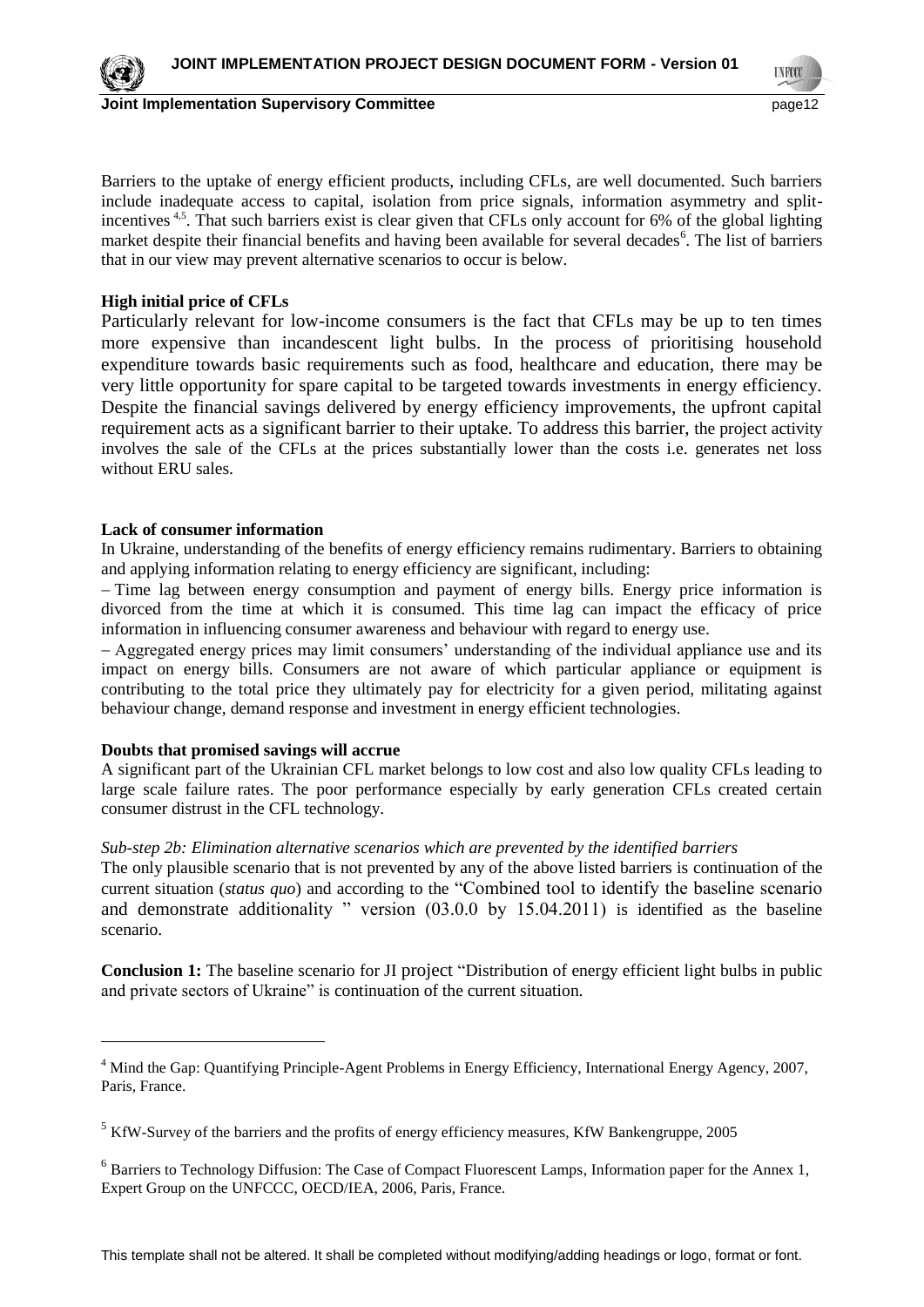**TNFCC** 



#### **Joint Implementation Supervisory Committee** page13

Each of the barriers discussed above can be overcome by registering the proposed project as a JI activity. Financial barriers such as access to capital and discount rates are overcome due to the fact that the carbon finance delivered by the project enables CFLs to be provided with strong financial incentives i.e. discounts and compensations. Similarly, information barriers and high transaction costs will be ameliorated through the media and promotional activities which will direct consumers to distribution centres with clear instructions and information regarding CFL benefits.

# **Step 3: Investment analysis**

As there is only one scenario that is not prevented by any barrier, investment analysis is not mandatory. Nevertheless, the analysis is included as one of the addenda (Addendum 2) to this PDD.

# **Step 4: Common practice analysis**

Currently activities similar to the proposed project are not observed in Ukraine, therefore, according to the tool, the proposed JI project is additional.

**Conclusion 2:** JI project "Distribution of energy efficient light bulbs in public and private sectors of Ukraine" provide a reduction in emissions that is additional to any that would otherwise occur.

# **B.3. Description of how the definition of the project boundary is applied to the project:**

 $>>$ 

The project boundary is defined by the geographical location of each energy efficient light installed by consumers involved in the project.



# **Figure 4: The project boundary**

The GHGs included in the project boundary are summarised in the following table.

| Table 6: Summary of gases and sources included in the project boundary and justification / |  |
|--------------------------------------------------------------------------------------------|--|
| explanation where gases and sources are not included                                       |  |

|  |                 | Source                                            | Gas             | Included?      | Justification / Explanation |
|--|-----------------|---------------------------------------------------|-----------------|----------------|-----------------------------|
|  | <b>Baseline</b> | Power plants<br>servicing the<br>electricity grid | CO <sub>2</sub> | Yes            | Major source                |
|  |                 |                                                   | $\rm CH_{4}$    | N <sub>o</sub> | Minor source.               |
|  |                 |                                                   | $N_2O$          | N <sub>o</sub> | Minor source.               |
|  |                 |                                                   |                 |                |                             |
|  | ⊲ ບ             | Power plants                                      | CO <sub>2</sub> | Yes            | Major source                |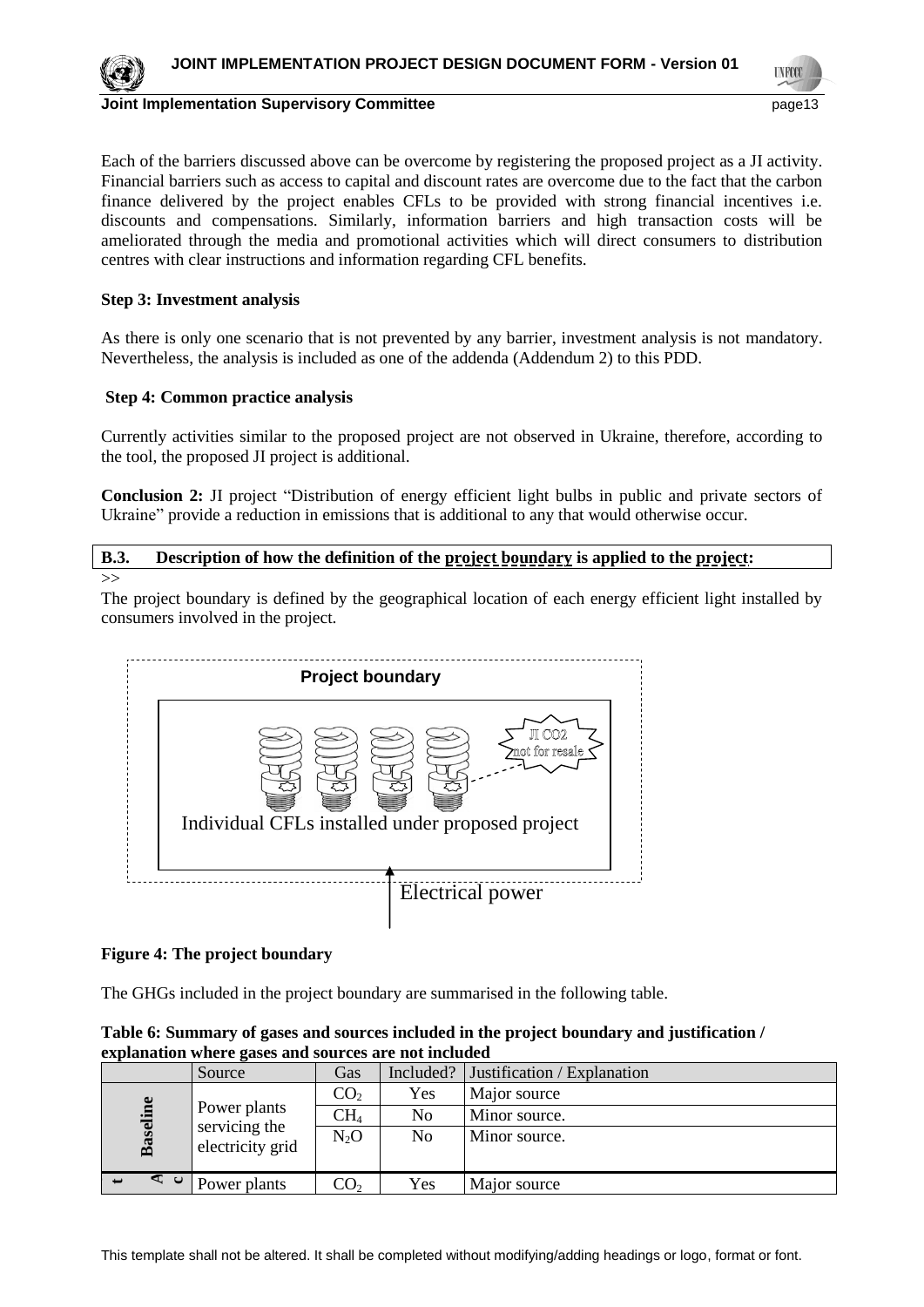**TNFCC** 

# **Joint Implementation Supervisory Committee** page14

| servicing the | CH <sub>4</sub>                      | No | Minor source. |
|---------------|--------------------------------------|----|---------------|
|               | N <sub>2</sub> O<br>electricity grid | No | Minor source. |
|               |                                      |    |               |

If electricity demand drops, the first power plants that reduce production are the fossil fuels burning plants. By burning fossil fuels, power plants emit  $CO<sub>2</sub>$  as the main product of combustion process. Other GHGs are only emitted in relatively small quantities or not emitted at all. Advocating conservative approach, the project team is not taking into consideration reductions of the GHGs other from  $CO<sub>2</sub>$ . Additionally, according to the guideline of the State Environmental Investment Agency of Ukraine, other sources apart from  $CO_2$  are not considered and emission factors for them are not presented<sup>7</sup>.

# **B.4. Further baseline information, including the date of baseline setting and the name(s) of the person(s)/entity(ies) setting the baseline:**

>>

Date of baseline setting: 09/12/2010 Name of person/entity setting the baseline: Dr. A. Alexandrov Head Analyst Primlight, LLC Shkilna Street 25-A, #10-A Petropavlivska Borschagivka Kiev region 08130 Ukraine

Phone: 38-068-5302037 [a\\_alexandrov2001@yahoo.co.uk](mailto:a_alexandrov2001@yahoo.co.uk)

PRIMLIGHT LLC is the project participant.

# **SECTION C. Duration of the project / crediting period**

# **C.1. Starting date of the project:**

>>

the 26<sup>th</sup> of November, 2007. The project starting date - 26.11.2007 based on the Protocol of Intent #26/1 of 26.11.2007.

# **C.2. Expected operational lifetime of the project:**

#### $\rightarrow$

 $\overline{a}$ 

24 years. Following the project model by 2021, incandescent lamps will be phased out (conservative approximation)<sup>8</sup>. That makes 14 years. This period is reserved for both distribution and monitoring. Additional 10 years are reserved for monitoring only to follow emission reductions generated by distributed CFLs. By 2031, all distributed CFLs will burn out.

<sup>&</sup>lt;sup>7</sup> <http://www.neia.gov.ua/nature/doccatalog/document?id=127498>

<sup>8</sup> http://www.marketing-ua.com/articles.php?articleId=2159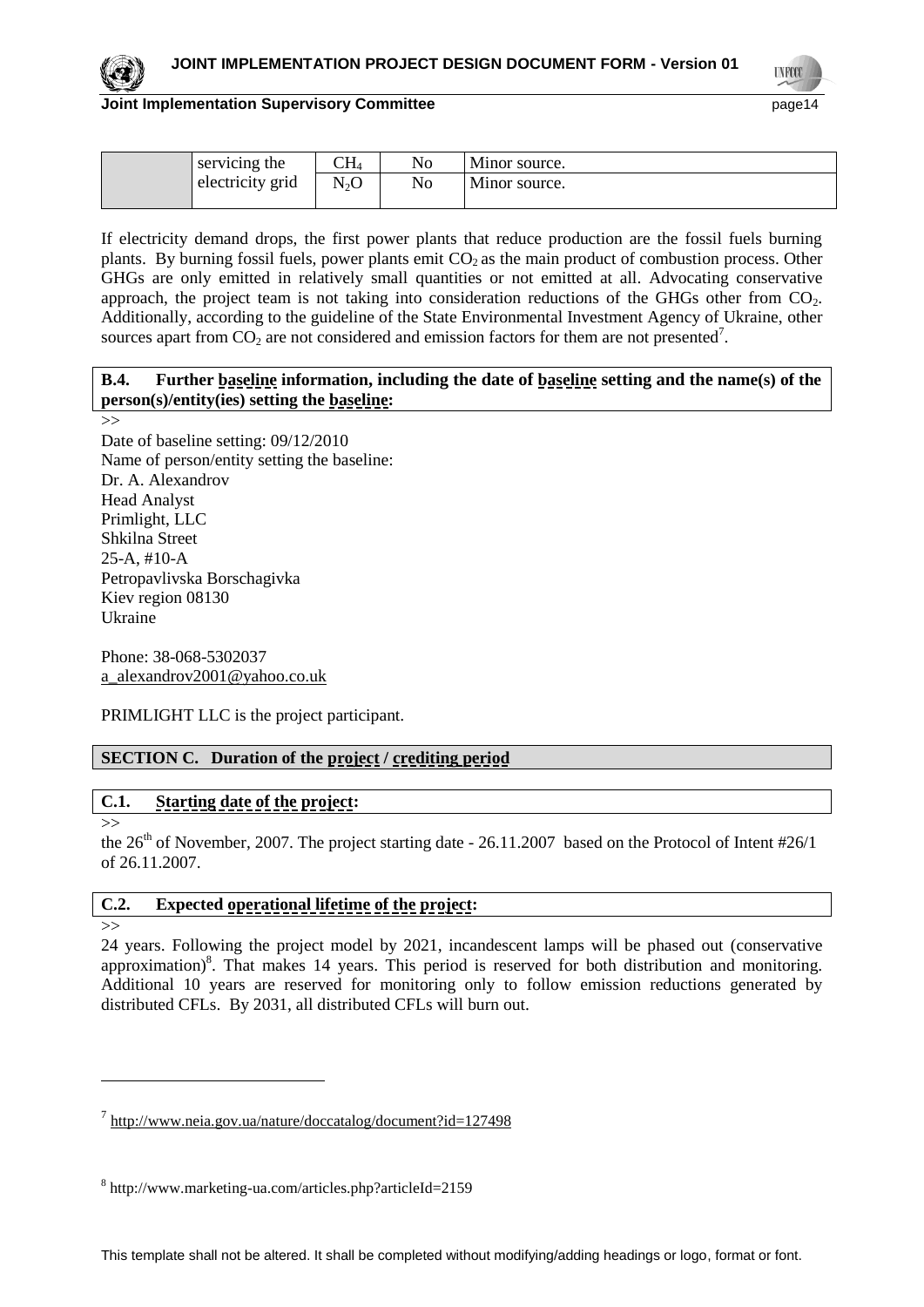**C.3. Length of the crediting period:**

>>

The start of the crediting period is 01/01/2008. The length of the crediting period is 24 years or 288 months.

The total crediting period is divided in two periods (the first commitment and post-Kyoto period):

- 1. 01/01/2008-31/12/2012 The length of the first commitment period is 5 years
- 2. 01/01/2013-31/01/2031 The length of the post-Kyoto period is 19 years.

The end of the crediting period is: the first commitment -31/12/2012 post-Kyoto period - 31/12/2031.



**UNFCO**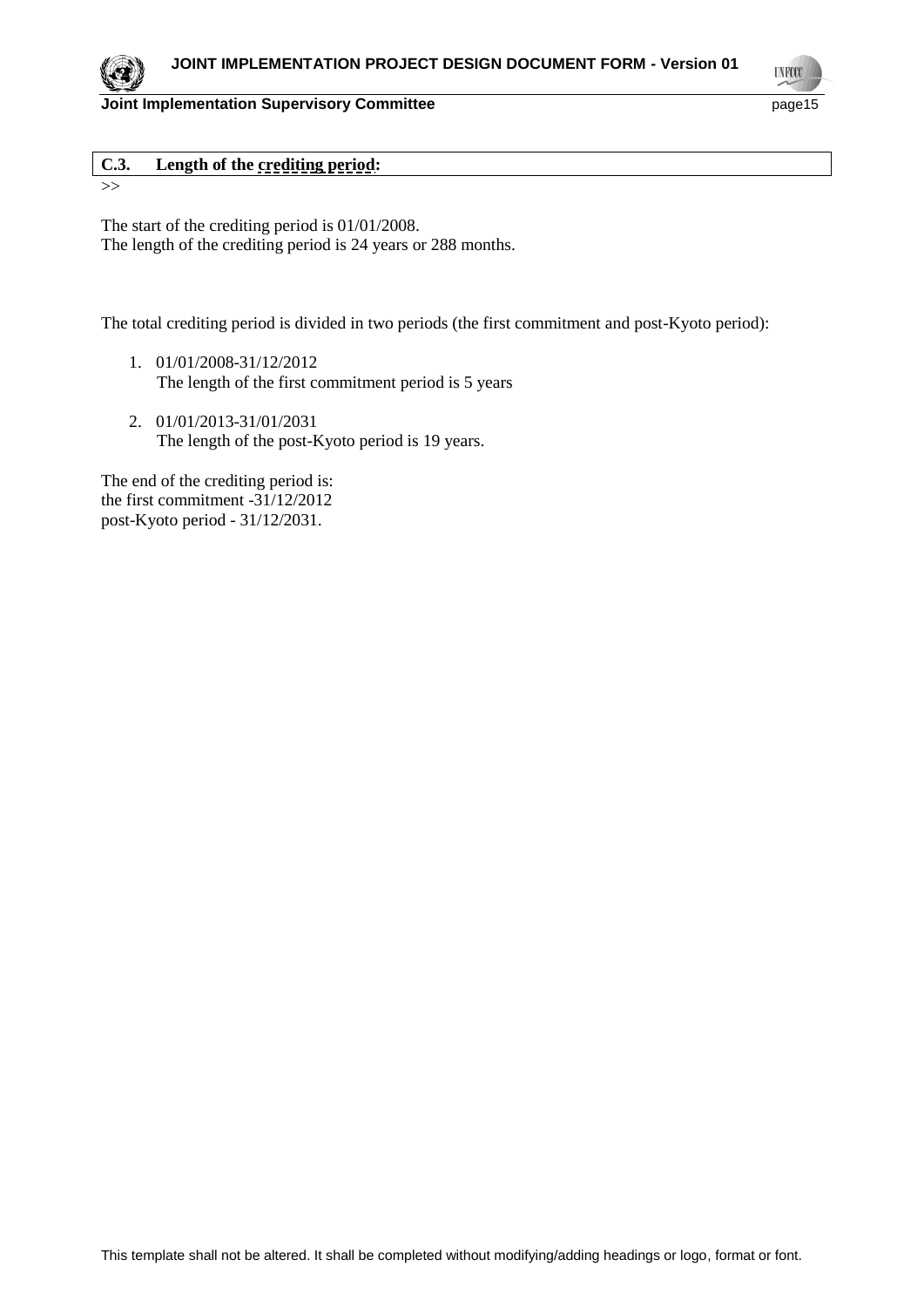



#### **SECTION D. Monitoring plan**

# **D.1. Description of monitoring plan chosen:**

 $\rightarrow$ 

The key points of monitoring plan are listed below.

#### **Collection of CFL Nameplate Data**

The project coordinator will keep a record of the power rating of the CFLs distributed during the project activity and use this to determine the weighted average power rating for the project devices. CFLs distributed under the JI project will be marked with a logo to ensure that they can be unambiguously differentiated from other light bulbs.

#### **Monitoring Use of Project Devices**

Monitoring a sample of distributed CFLs to determine average hours of utilisation or total energy consumption will be undertaken by installing metering equipment to consumers belonging to the Project Sample Group (PSG). PSG size will be no less than 100 participants (as in AM0046 version 2) with no more than 10 CFLs to be monitored at each participant. If the number of CFLs installed with a specific PSG participant exceeds the number of CFLs intended for monitoring, then randomly selected CFLs will be monitored with that PSG participant.

The annual operating hours of monitored devices will be used to determine the energy baseline as per equations listed in D.1.2.2. below. The average hours of use of light bulbs found in the PSG will be directly extrapolated to all consumers involved in the project. The purpose of establishing the PSG is to create a *representative sample* of all other project consumers. It is not possible to monitor *all* consumers involved in the project, and it is a fundamentally agreed scientific and statistical procedure to apply mean values obtained through sampling to the broader population. Therefore, for each monitoring period a mean value will be obtained for the time of use  $t_v^{on}$  $t_{y}^{on}$  then statistically corrected to a confidence level of 95% (similar to AM0046 version 2), and extrapolated across the total number of bulbs  $Q_{j,y}$  operating during that monitoring period. This will be used in the calculations of emission reductions as stipulated in the equations provided in section D.1.2.2. below.

#### **Establishment of Project Sample Group**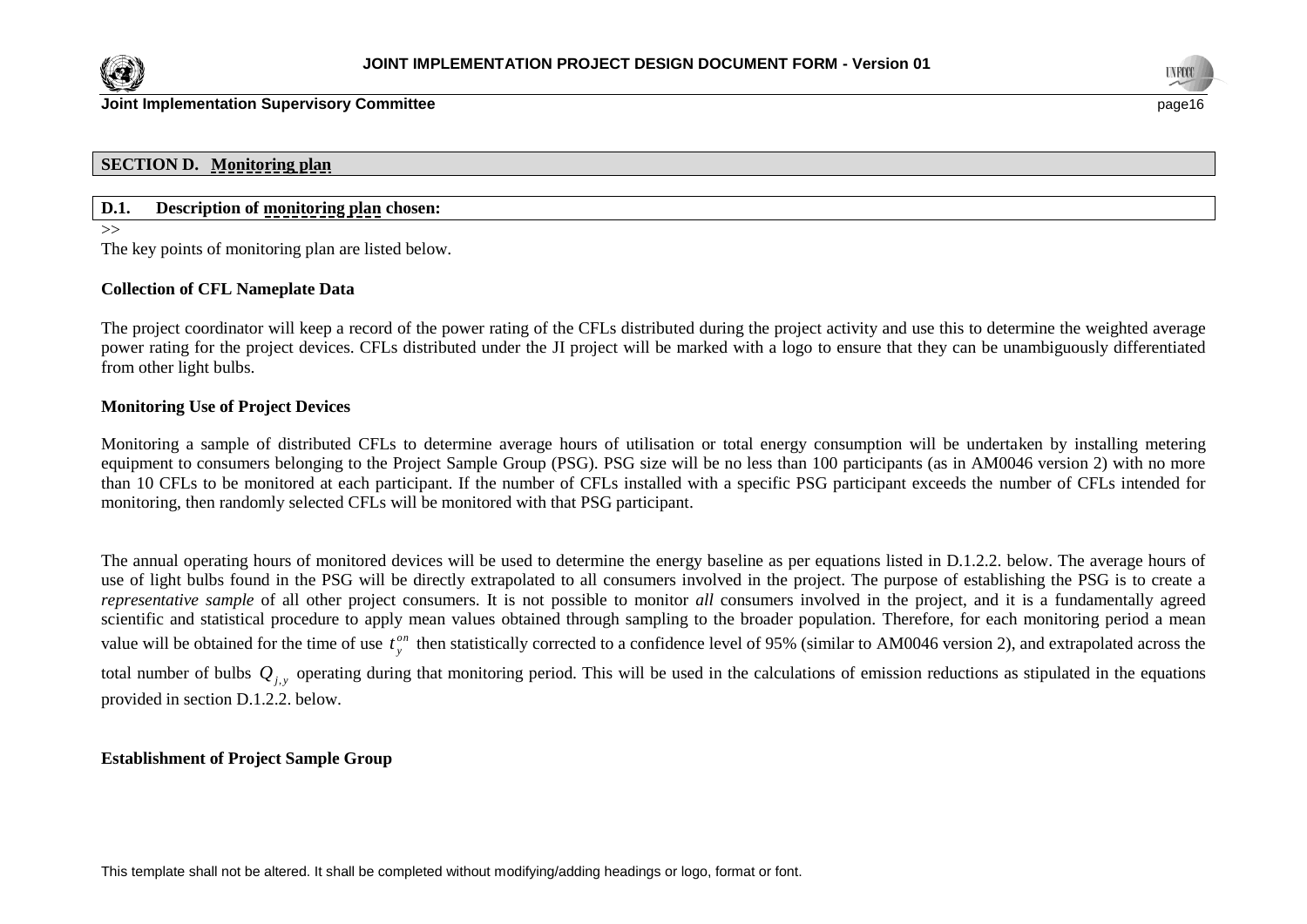



#### **Joint Implementation Supervisory Committee** page 17 and the state of the state of the state of the state of the state of the state of the state of the state of the state of the state of the state of the state of the state

The procedure to determine the sample of CFLs will ensure that they adequately represent the broader population, minimising sampling error. Given that participation in the project is voluntary, determination of the exact population of participating consumers prior to establishment of the PSG is not possible. In addition, because the project coordinator cannot force consumers to participate in sample groups, the devices monitored in the resulting sample will be to a degree, self-selected rather than purely random. Despite these limitations, the project coordinator will work hard to ensure that devices sampled are representative of the broader population of measures in participating consumers.

As discussed above, the results obtained from the sampling process will be directly extrapolated across the entire population of consumers participating in the project. Therefore, the proportion of CFLs installed at PSG and continuing to function as determined through the check will be taken to be representative of the pattern occurring to all consumers. For example, if the check at the end of a monitoring period reveals that 93% of the bulbs originally distributed to the sample group are still functioning, it will be extrapolated that 93% of *all* CFLs distributed under the project activity are still functioning.

#### **Project Database**

The project owner will develop and manage a project database that will record all information relevant to project activities and monitoring, including:

- A list of participating consumers, including information to identify consumers by name and address.
- A record of the CFLs (date, number, type and power) provided to each consumer.
- A list of participants included in the PSG, including information to identify participants (name, address and date added to the sample group).
- The following data relating to monitored CFLs and equipment:
- o Identification number for each piece of equipment
- o Type of monitoring equipment and date of installation
- $\circ$  Confirmation at each check that monitoring equipment is functioning
- o Confirmation at each check that the monitored CFL is functioning
- o Utilization data (hours of use and/or electricity consumption)

The block diagram of the project database is presented in figure 5. Examples of individual information sheets related to distribution and sampling are presented in annex 5.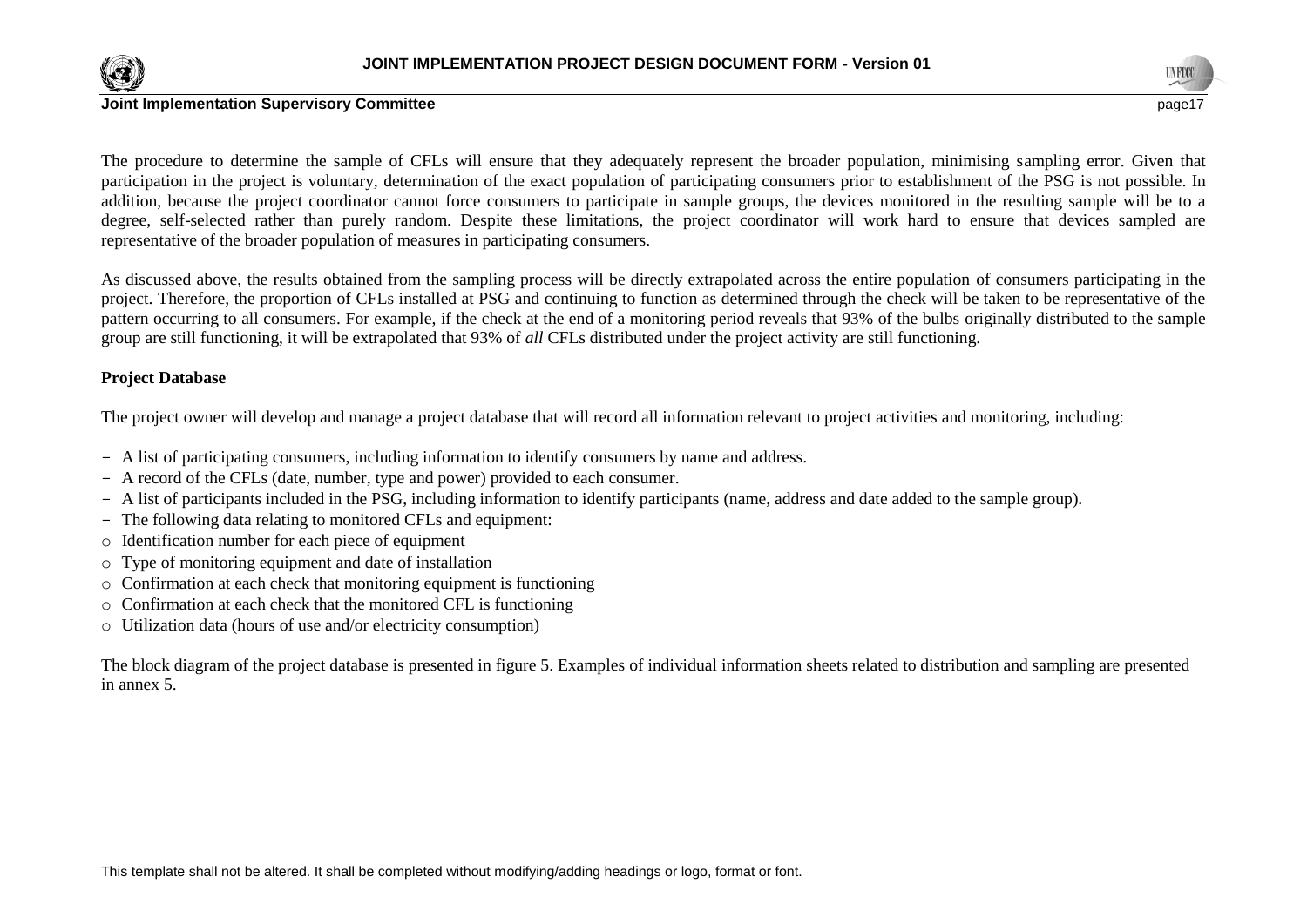





**Figure 5: Block diagram of the project database**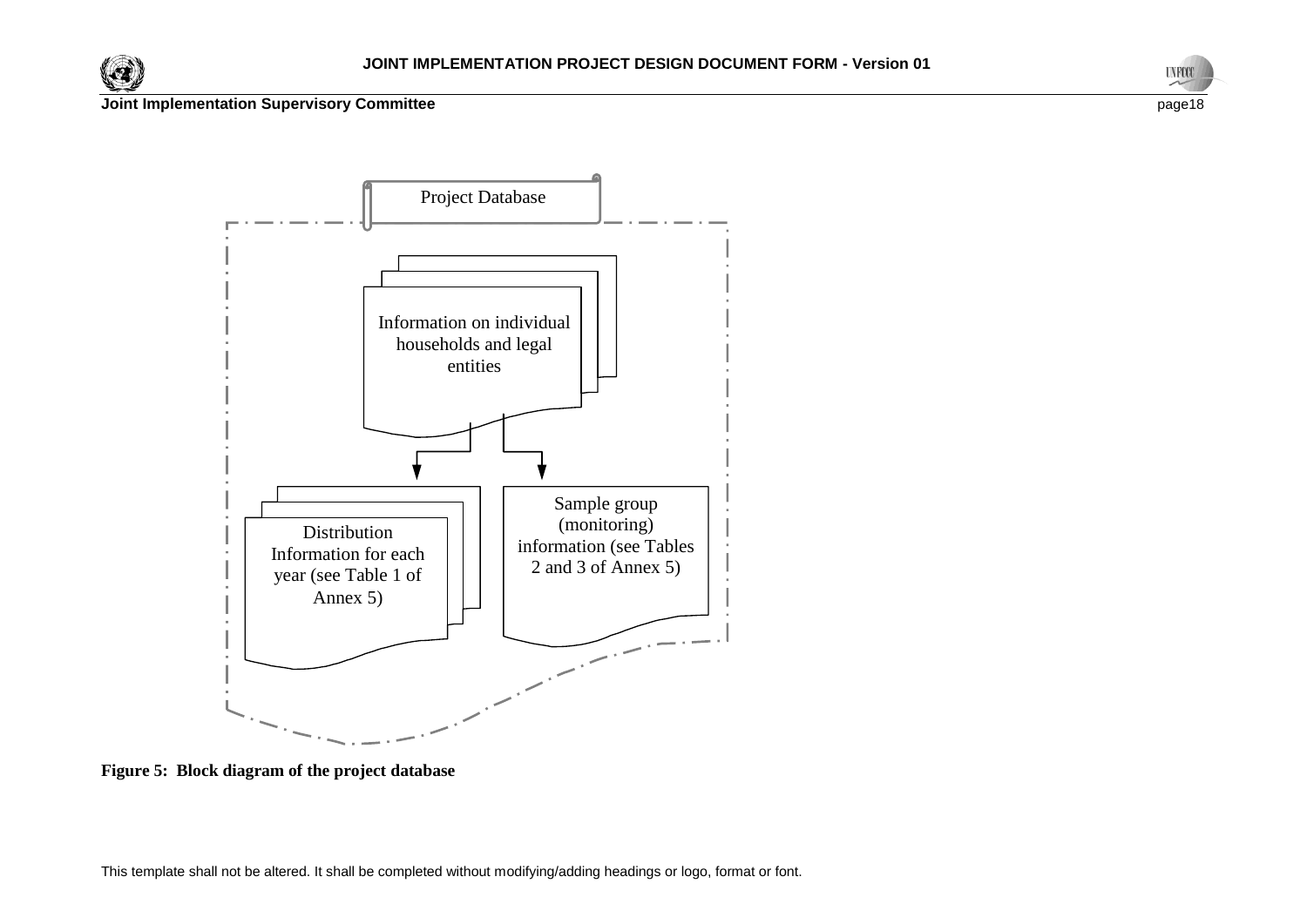





The time of use  $t_v^{on}$  $t_{y}^{on}$  will be collected from metered lamps of PSG. The proportion of the lamps still operating at the end of each monitoring period  $Q_{j,y}$  will be equivalent to the proportion of the lamps functioning without failure in PSG.

# **Monitoring Periods**

Data will be collected for every monitoring period, and used to calculate emission reductions for that portion of the crediting period. The anticipated standard length of each monitoring period is one year. In any case the length of the monitoring period will not exceed five years. It is assumed that installation will occur on the day of distribution. The project coordinator is able to accurately determine the number of bulbs distributed on a daily basis as each transaction is logged with a time and date. This data will be used to determine the cumulative number of bulbs installed and the energy savings attributable to any distribution period.

### **CFL Collection & Recycling Scheme**

The project owner is committed to the safe collection, scrapping and recycling of CFLs and will work with key institutions in Ukraine to establish such a scheme. The project owner will report to the verifying AIE on the establishment of CFL collection and recycling programs. At the moment, the following recycling procedure is set. CFLs that failed during warranty period are exchanged free of charge and sent to recycling. Retuned end-of- life lamps and lamp batches that does not meet technical standards are also sent to recycling. The recycling process is based on de-mercurisation of the collected CFLs. The process is conducted according to the internal technical documentation and consists of vacuum distillation of mercury vapour and accumulating condensed metal in a safe container. Full description of recycling technology is presented in Addendum 4.

#### **D.1.1. Option 1 – Monitoring of the emissions in the project scenario and the baseline scenario:**

This section is left blank on purpose.

| D.1.1.1. Data to be collected in order to monitor emissions from the project, and how these data will be archived: |               |                |           |                    |           |               |              |         |  |  |
|--------------------------------------------------------------------------------------------------------------------|---------------|----------------|-----------|--------------------|-----------|---------------|--------------|---------|--|--|
| ID number                                                                                                          | Data variable | Source of data | Data unit | Measured (m),      | Recording | Proportion of | How will the | Comment |  |  |
| (Please use                                                                                                        |               |                |           | calculated $(c)$ , | frequency | data to be    | data be      |         |  |  |
| numbers to ease                                                                                                    |               |                |           | estimated (e)      |           | monitored     | archived?    |         |  |  |
| cross-                                                                                                             |               |                |           |                    |           |               | (electronic/ |         |  |  |
| referencing to                                                                                                     |               |                |           |                    |           |               | paper)       |         |  |  |
| D.2.                                                                                                               |               |                |           |                    |           |               |              |         |  |  |
|                                                                                                                    |               |                |           |                    |           |               |              |         |  |  |
|                                                                                                                    |               |                |           |                    |           |               |              |         |  |  |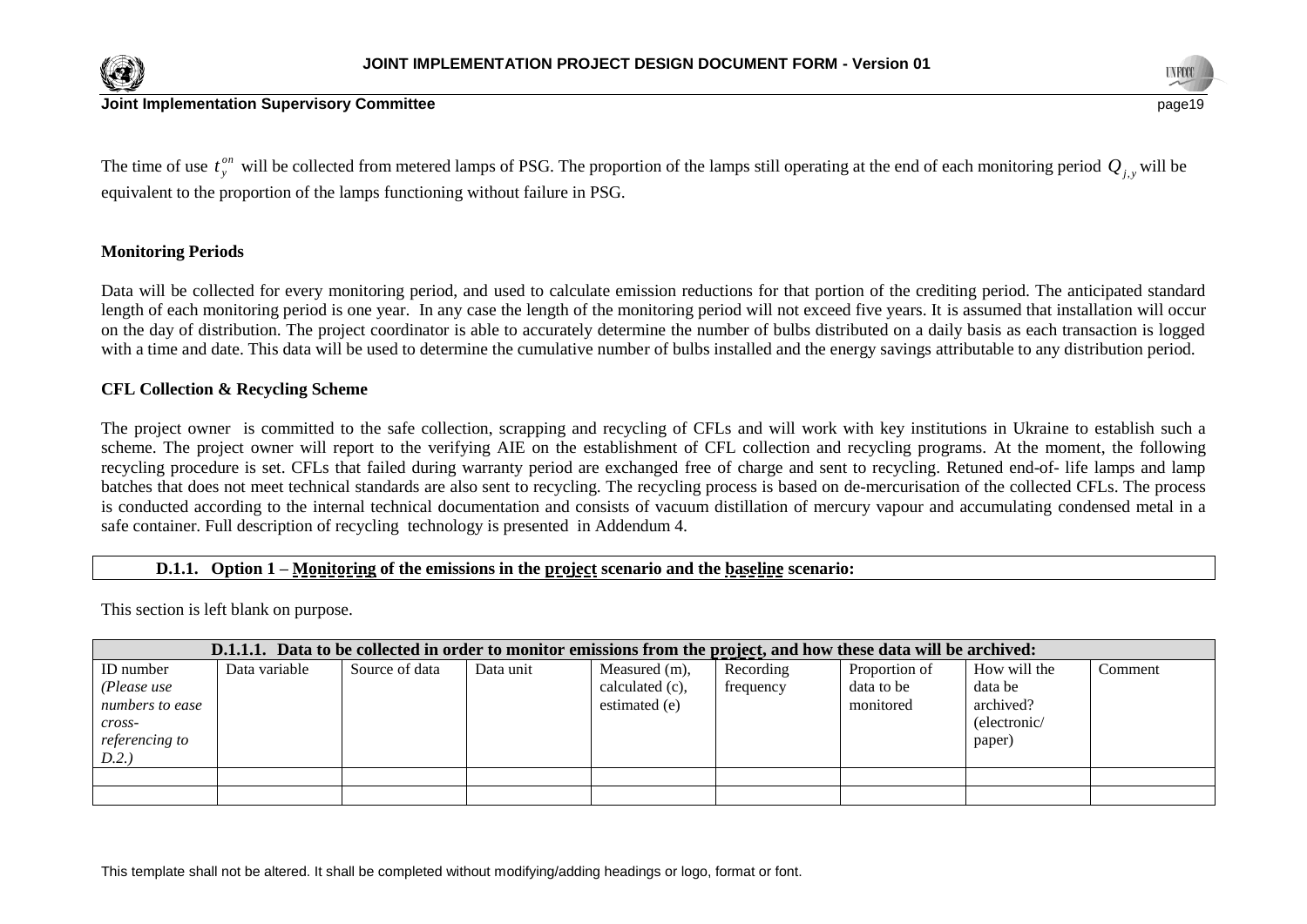



#### **D.1.1.2. Description of formulae used to estimate project emissions (for each gas, source etc.; emissions in units of CO<sup>2</sup> equivalent):**

>>

This section is left blank on purpose.

| D.1.1.3. Relevant data necessary for determining the baseline of anthropogenic emissions of greenhouse gases by sources within the |                                                                     |                |           |                                                   |                        |                                          |                                                                |         |  |
|------------------------------------------------------------------------------------------------------------------------------------|---------------------------------------------------------------------|----------------|-----------|---------------------------------------------------|------------------------|------------------------------------------|----------------------------------------------------------------|---------|--|
|                                                                                                                                    | project boundary, and how such data will be collected and archived: |                |           |                                                   |                        |                                          |                                                                |         |  |
| <b>ID</b> number<br>(Please use<br>numbers to ease<br>$cross-$<br>referencing to<br>D.2.)                                          | Data variable                                                       | Source of data | Data unit | Measured (m),<br>calculated (c),<br>estimated (e) | Recording<br>frequency | Proportion of<br>data to be<br>monitored | How will the<br>data be<br>archived?<br>(electronic/<br>paper) | Comment |  |
|                                                                                                                                    |                                                                     |                |           |                                                   |                        |                                          |                                                                |         |  |
|                                                                                                                                    |                                                                     |                |           |                                                   |                        |                                          |                                                                |         |  |

**D.1.1.4. Description of formulae used to estimate baseline emissions (for each gas, source etc.; emissions in units of CO<sup>2</sup> equivalent):**

 $\rightarrow$ 

This section is left blank on purpose.

**D. 1.2. Option 2 – Direct monitoring of emission reductions from the project (values should be consistent with those in section E.):**

| Data to be collected in order to monitor emission reductions from the project, and how these data will be archived:<br>D.1.2.1. |                  |                 |           |            |            |            |              |         |
|---------------------------------------------------------------------------------------------------------------------------------|------------------|-----------------|-----------|------------|------------|------------|--------------|---------|
| ID number                                                                                                                       | Data variable    | Source of data  | Data unit | Measured   | Recording  | Proportion | How will     | Comment |
| (Please use                                                                                                                     |                  |                 |           | (m),       | frequency  | of data to | the data be  |         |
| numbers to ease                                                                                                                 |                  |                 |           | calculated |            | be         | archived?    |         |
| $\mathit{cross}$ -                                                                                                              |                  |                 |           | (c),       |            | monitored  | (electronic/ |         |
| <i>referencing to</i>                                                                                                           |                  |                 |           | estimated  |            |            | paper)       |         |
| D.2.                                                                                                                            |                  |                 |           | (e)        |            |            |              |         |
| 01                                                                                                                              |                  | Direct counting | pieces    | m          | Real time  | 100%       | Electronic   |         |
|                                                                                                                                 | Total number of  |                 |           |            | continuous |            |              |         |
|                                                                                                                                 | CFLs distributed |                 |           |            | recording  |            |              |         |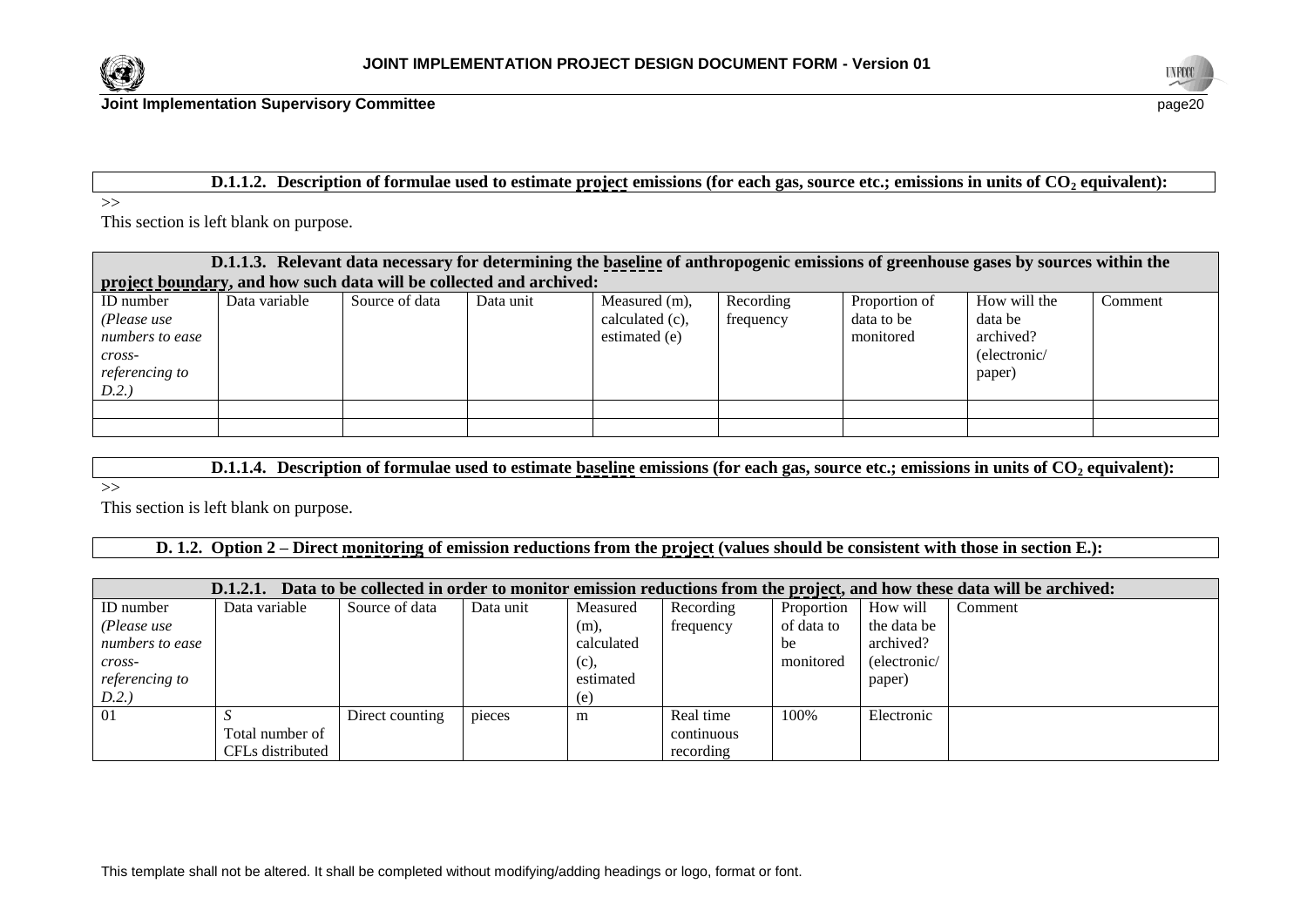



| 02 | $\triangle$ on<br>Average<br>operating hours                                               | Metering<br>devices of the<br>sample group                          | hours                                             | m                        | Monitored<br>continuously<br>with annual<br>recording and<br>aggregation                 | Project<br>sample<br>group | Electronic<br>and paper |                                                                                                                                                                                                                                                           |
|----|--------------------------------------------------------------------------------------------|---------------------------------------------------------------------|---------------------------------------------------|--------------------------|------------------------------------------------------------------------------------------|----------------------------|-------------------------|-----------------------------------------------------------------------------------------------------------------------------------------------------------------------------------------------------------------------------------------------------------|
| 03 | $\mathcal{Q}$<br>The number of<br>operational<br><b>CFLs</b>                               | Checks of the<br>sample group                                       | pieces                                            | m                        | Monitored<br>continuously<br>with annual<br>recording and<br>aggregation                 | Project<br>sample<br>group | Electronic<br>and paper |                                                                                                                                                                                                                                                           |
| 04 | k<br>Wattage<br>difference<br>between CFL<br>and<br>corresponding<br>incandescent<br>lamps | Direct counting                                                     | Watts                                             | m/e                      | Real time<br>continuous<br>recording                                                     | 100%                       | Electronic<br>and paper |                                                                                                                                                                                                                                                           |
| 05 | $E\!F_{CO2,ELEC}$<br>Emission factor                                                       | <b>State</b><br>Environmental<br>Investment<br>Agency of<br>Ukraine | tons of $CO2$<br>equivalent/<br>megawatt<br>hours | <b>Not</b><br>applicable | Published<br>annually by<br>State<br>Environmental<br>Investment<br>Agency of<br>Ukraine | <b>Not</b><br>applicable   | Electronic              | As soon as a new baseline emission factor<br>of the Ukrainian electricity system is<br>published, the project owner will make<br>modifications<br>appropriate<br>of<br>emission<br>reduction calculations at the stage of<br>monitoring repot development |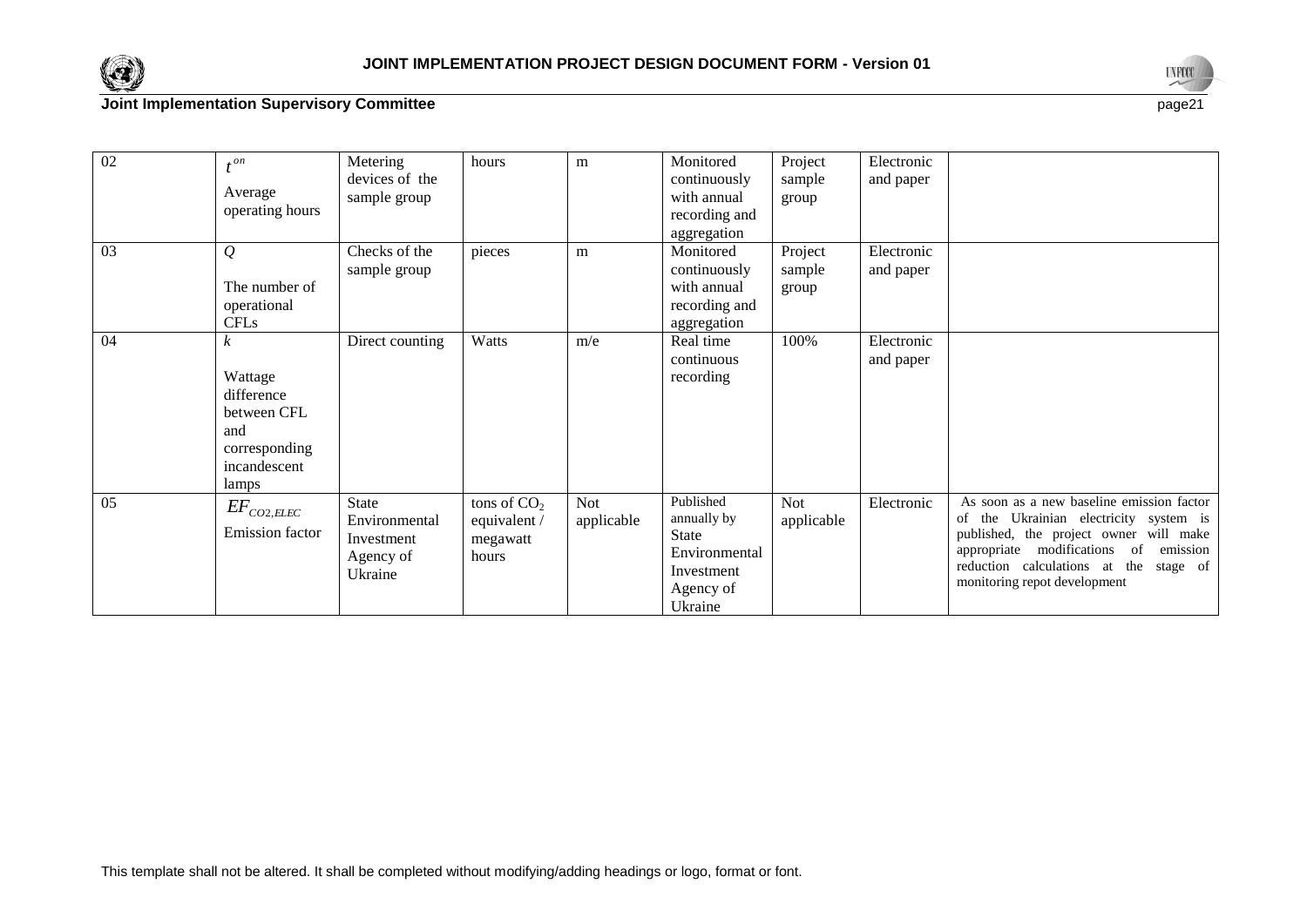



**D.1.2.2. Description of formulae used to calculate emission reductions from the project (for each gas, source etc.; emissions/emission reductions in units of CO<sup>2</sup> equivalent):**

>>

Total emission reduction for monitoring period *y* is calculated as follows:

$$
ER_y = EB_y - EP_y = NES_y \cdot EF_{CO2, ELEC, y}
$$
\n<sup>(1)</sup>

**Where** 

*EP<sup>y</sup>* - total project emissions during period *у*, (*tons СО2- eqv.*),

*EB<sup>y</sup>* - total baseline emissions during period *у*, (*tons СО2- eqv.*),

*NES<sup>y</sup>* - net electricity saving for period *y* (*megawatts*),

*EFCO*2,*ELEC*, *<sup>y</sup>* - emission factor (*tons of CO<sup>2</sup> equivalent /megawatt\* hours*).

The net electricity saving for period *y* is calculated as

$$
NES_y = \sum_{j=1}^{m} Q_{j,y} \cdot k_j \cdot t_y^{on} / 1,000,000
$$
 (2)

Where

*m* number of types of CFLs,

 $k_j$  wattage difference between CFL and corresponding incandescent lamp (as per conversion table 2) i.e. difference between project and baseline scenario (*Watts*),

*on y t* average operating time of CFLs during period *y* (*hours*),

 $Q_{j,y}$  number of operational CFLs of type *j* during monitoring period *y*.

# **D.1.3. Treatment of leakage in the monitoring plan:**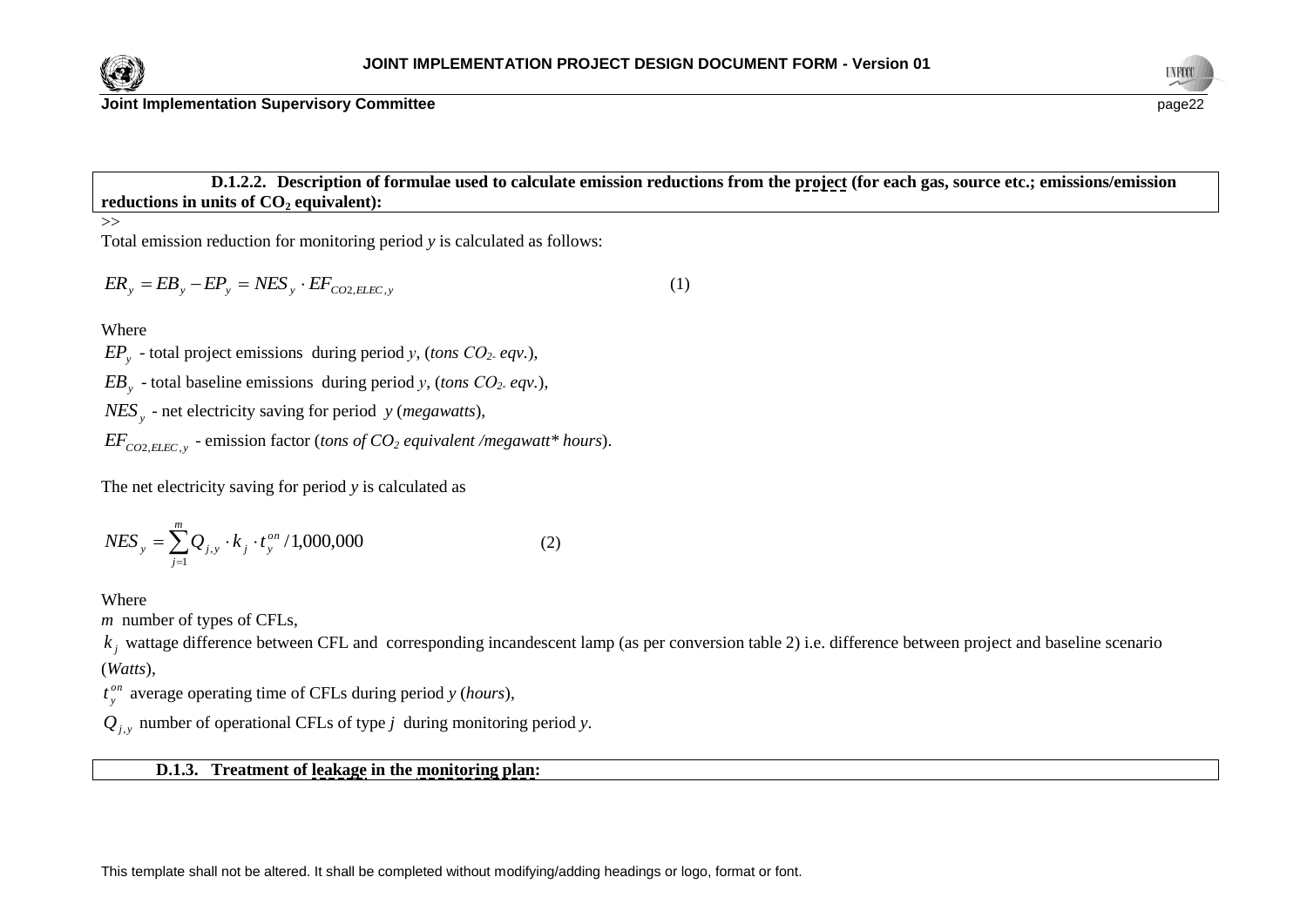



| D.1.3.1. If applicable, please describe the data and information that will be collected in order to monitor leakage effects of the project: |               |                |           |                 |           |               |              |         |
|---------------------------------------------------------------------------------------------------------------------------------------------|---------------|----------------|-----------|-----------------|-----------|---------------|--------------|---------|
| ID number                                                                                                                                   | Data variable | Source of data | Data unit | Measured (m),   | Recording | Proportion of | How will the | Comment |
| (Please use                                                                                                                                 |               |                |           | calculated (c), | frequency | data to be    | data be      |         |
| numbers to ease                                                                                                                             |               |                |           | estimated (e)   |           | monitored     | archived?    |         |
| $cross-$                                                                                                                                    |               |                |           |                 |           |               | (electronic/ |         |
| <i>referencing to</i>                                                                                                                       |               |                |           |                 |           |               | paper)       |         |
| D.2.                                                                                                                                        |               |                |           |                 |           |               |              |         |
|                                                                                                                                             |               |                |           |                 |           |               |              |         |
|                                                                                                                                             |               |                |           |                 |           |               |              |         |

Section D.1.3.1 information is n ot applicable (please see D.1.3.2.)

**D.1.3.2. Description of formulae used to estimate leakage (for each gas, source etc.; emissions in units of CO<sup>2</sup> equivalent):**

 $\gg$ 

Leakage is not expected for this project. The project does not result in a leakage or the net change of anthropogenic emissions by sources and/or removals by sinks of GHGs which occurs outside the project boundary.

**D.1.4. Description of formulae used to estimate emission reductions for the project (for each gas, source etc.; emissions/emission reductions in units of CO**<sup>2</sup> **equivalent**):

 $\rightarrow$ 

The emission reductions from the project are estimated by multiplying together the net electricity savings and emission factor (please see section D.1.2.2)

**D.1.5. Where applicable, in accordance with procedures as required by the host Party, information on the collection and archiving of information on the environmental impacts of the project:**

>> N/A

| D.2.<br>Quality control (QC) and quality assurance (QA) procedures undertaken for data monitored: |                           |                                                                                            |  |
|---------------------------------------------------------------------------------------------------|---------------------------|--------------------------------------------------------------------------------------------|--|
| Data                                                                                              | Uncertainty level of data | Explain QA/QC procedures planned for these data, or why such procedures are not necessary. |  |
| (Indicate table and                                                                               | (high/medium/low)         |                                                                                            |  |
| <i>ID</i> number)                                                                                 |                           |                                                                                            |  |
| 01 (table $D.1.2.1$ .)                                                                            | low                       | QA/QC procedures are not necessary                                                         |  |
| 02 (table D.1.2.1.)                                                                               | low                       | QA/QC procedures are not necessary                                                         |  |
| 03 (table $D.1.2.1.$ )                                                                            | low                       | QA/QC procedures are not necessary                                                         |  |

This template shall not be altered. It shall be completed without modifying/adding headings or logo, format or font.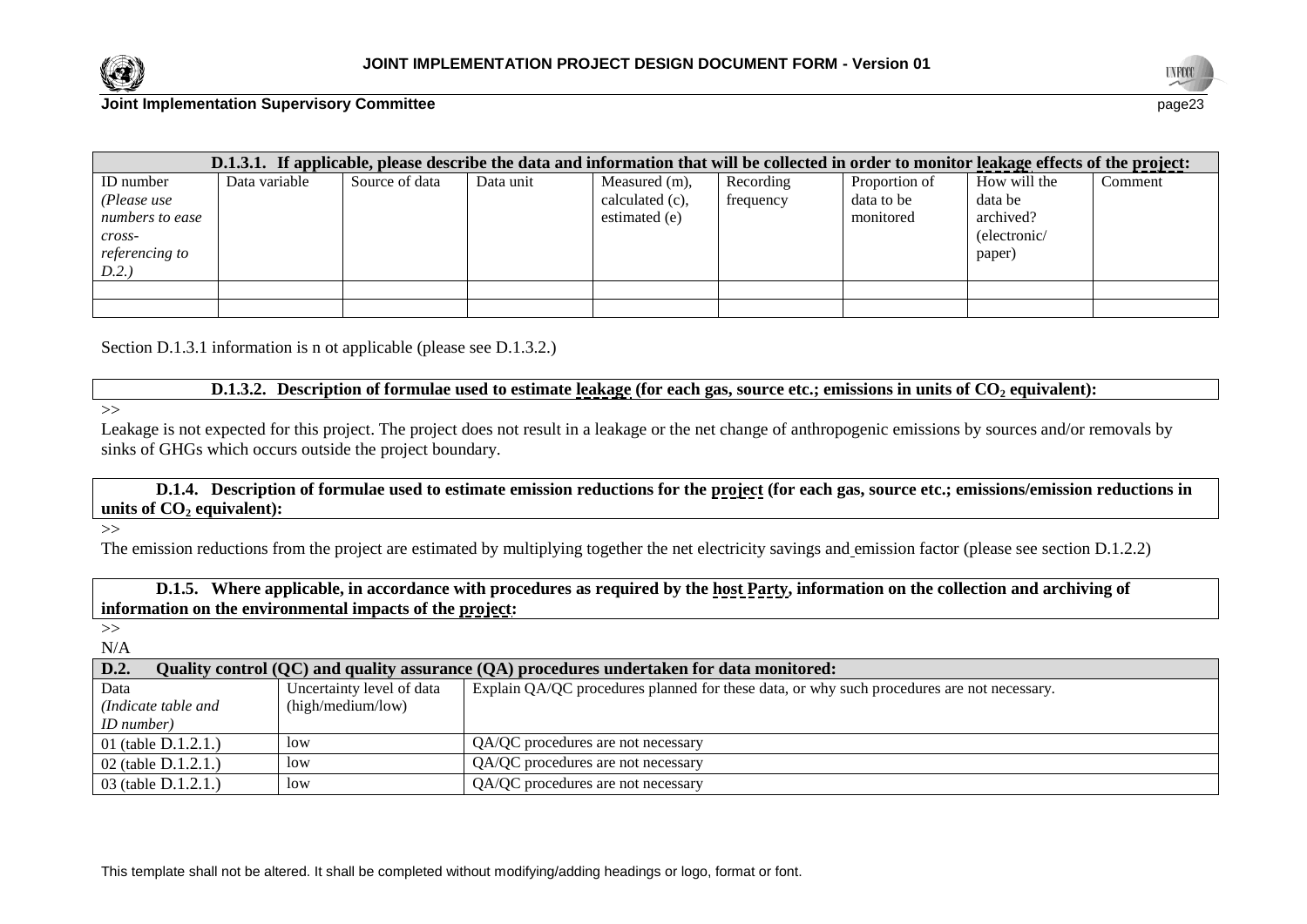



The project owner have adopted quality control management system (QCMS) that has been successfully certified on compliance to international standards ISO 9001:2000, ISO 9001:2008 and national standards DSTU 9001-2001. Full description of quality control and quality assurance procedures is attached as Addendum 3.

**D.3. Please describe the operational and management structure that the project operator will apply in implementing the monitoring plan:** >>

The project team will organise:

- The establishment of transparent systems for the collection, computation and storage of data, including adequate record keeping and data monitoring systems;
- Setting internal auditing procedures for data verification consistent with JI requirements;
- Database system administration;
- Calculation and reporting of ERUs generated by the project activities.
- $\bullet$

The detailed description of auditing procedures is given in Addendum 3 and involves audit of each process or department at least once a year. Audits of the units inconsistent with quality assurance requirements may be conducted more frequently.

The proposed project involves a range of operational activities. In order to effectively implement and manage the project, these operations have been divided into seven broad categories and defined the management responsibilities for each as detailed in the table below:

| Table 7: Operational categories and management responsibilities of the project |  |
|--------------------------------------------------------------------------------|--|
|--------------------------------------------------------------------------------|--|

| <b>Operational Category</b>            | Management Responsibilities and Arrangements                                            |
|----------------------------------------|-----------------------------------------------------------------------------------------|
| <b>Product Supply</b>                  | Ensure timely production and supply of CFLs for the project<br>$\overline{\phantom{m}}$ |
| <b>Transport and Storage Logistics</b> | - Arrange transport of CFLs from the supply partner                                     |
|                                        | - Arrange storage prior to distribution                                                 |
|                                        | - Delivery of CFLs to distribution hubs                                                 |
| Distribution to Households             | Management of distribution points; stock; customer<br>-                                 |
|                                        | transactions and staff                                                                  |
|                                        | Household data collection                                                               |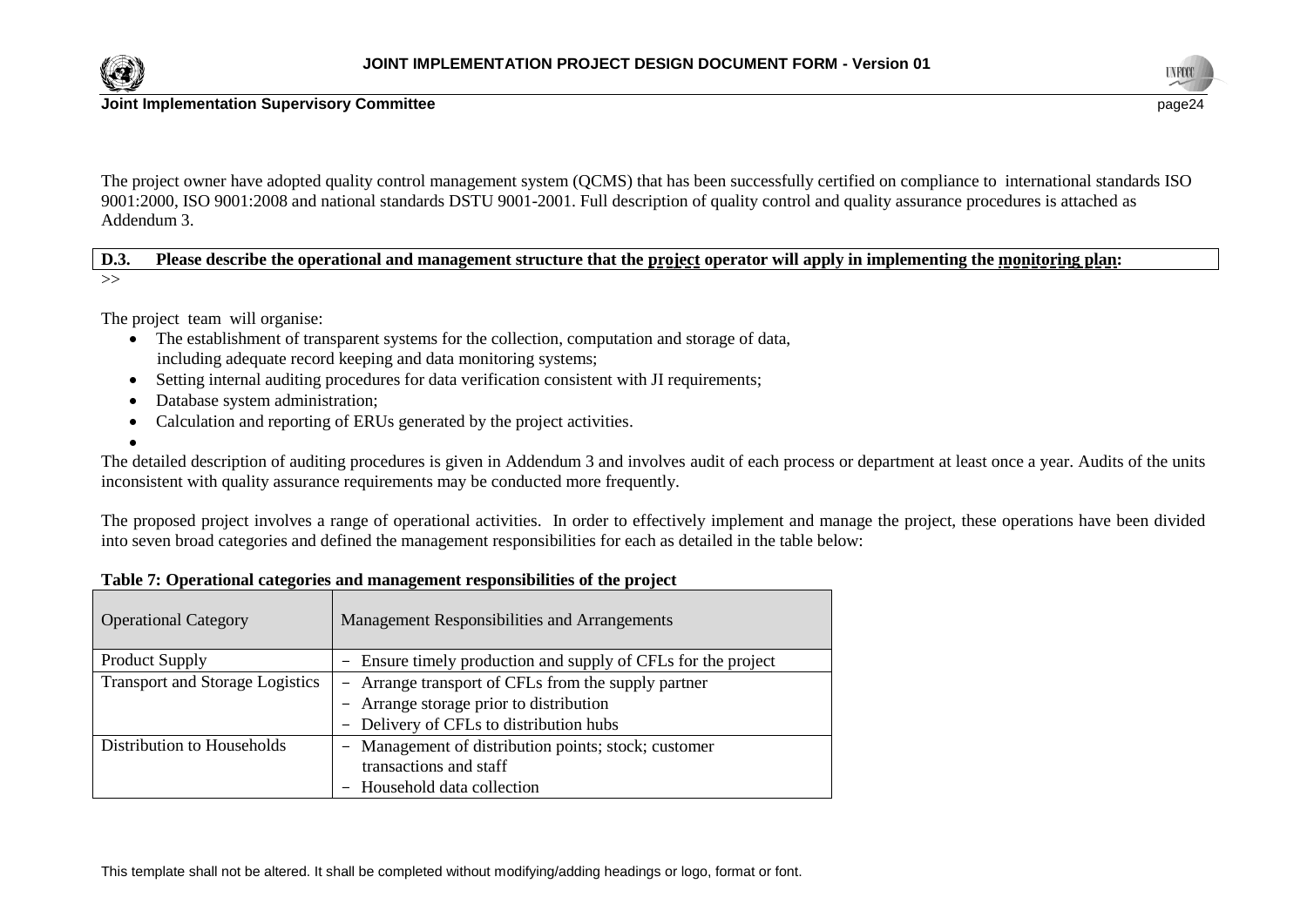



| Distribution to Legal Entities | - Management of stock and customer                                   |  |
|--------------------------------|----------------------------------------------------------------------|--|
|                                | transactions                                                         |  |
|                                | - Company data collection                                            |  |
| Data Management                | - Management of the database of distributed CFLs                     |  |
| <b>Monitoring Emission</b>     | Selection & recruitment of sample groups<br>$\overline{\phantom{m}}$ |  |
| Reductions                     | - Periodic collection of monitoring data                             |  |
|                                | Preparation of monitoring reports for emission<br>-                  |  |
|                                | reduction verification                                               |  |
| End-of-life Product Disposal   | Arrangement and management of proper bookkeeping and<br>-            |  |
|                                | disposal                                                             |  |
|                                | of end-of-life CFLs                                                  |  |

Responsibilities of the monitoring team are presented in the following table.

# **Table 8: Personnel responsible only for monitoring**

| Responsibility                                                              | <b>Staff</b>        |
|-----------------------------------------------------------------------------|---------------------|
| General guidance                                                            | Vice-CEO            |
| Selection & recruitment of<br>sample groups                                 | Sales manager       |
| Periodic collection of<br>monitoring data                                   | Sales manager       |
| Preparation of monitoring<br>reports for emission<br>reduction verification | <b>Head Analyst</b> |

The project database will include the following data-set that can be directly attributable to each project participants.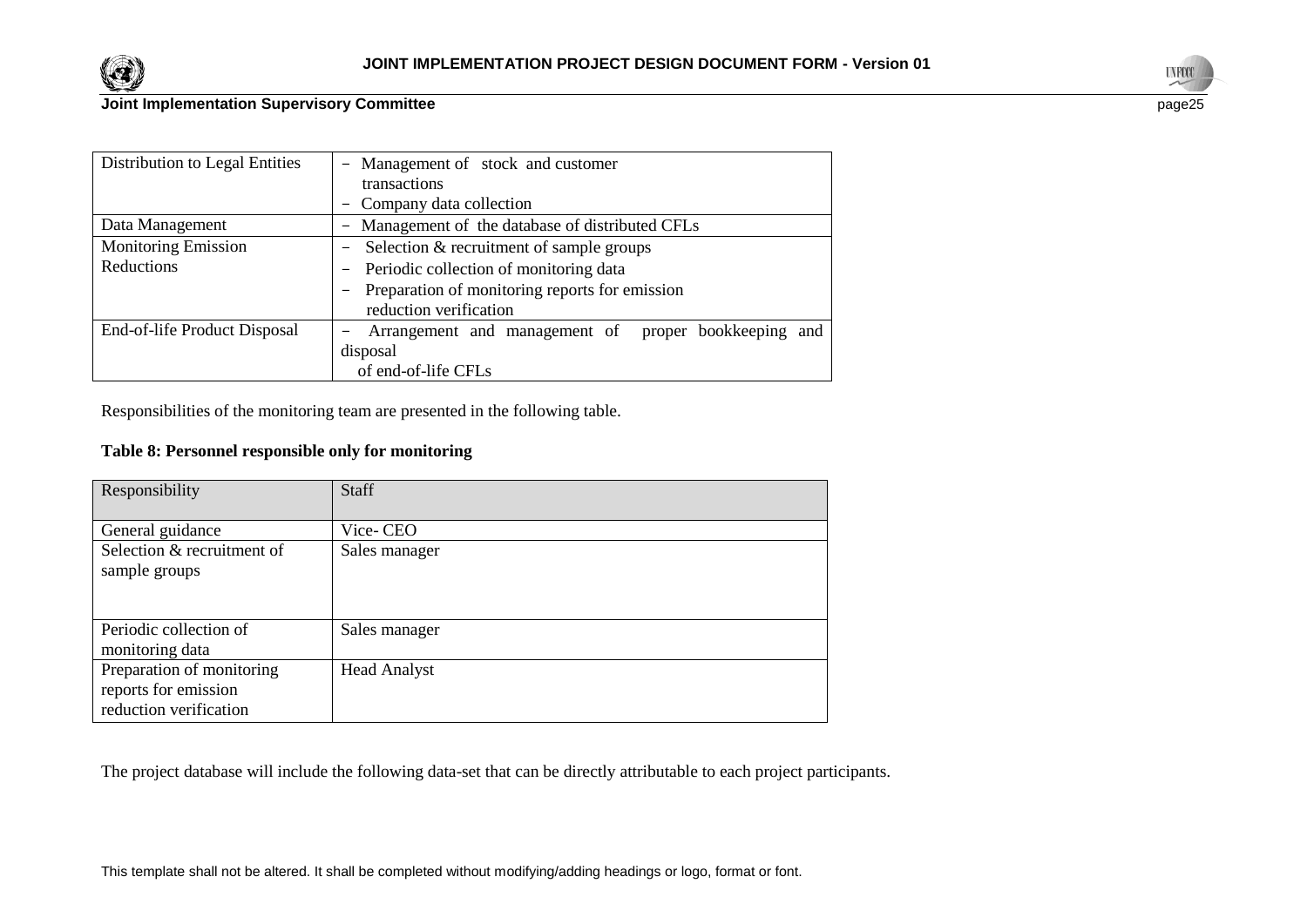

- A list of participants including:
- 1. name of person or organisation,
- 2. address,
- 3. identification number, type and wattage of light bulbs distributed,
- 4. date of the distribution.
- Metering data collected from the Project Sample Group (PSG) relating to the on-going usage of project CFLs during each monitoring period;
- Data obtained from project PSG indicating the proportion of project CFLs operating during each monitoring period.

A monitoring report will be produced for the AIE to verify data corresponding to the preceding monitoring period. This report will unambiguously set-out the data relating to the emission reductions during the monitoring period. The project sample group will be unambiguously identified, and its data will be used for the calculation of emission reductions.

Verification of the project will occur at the end of each monitoring period. The project database will record the start and end dates of each monitoring period, and record the emission reductions attributable to each monitoring period. An audit of the project database will be able to determine the current status of the project – the duration of previous monitoring periods, the sample groups delivering monitoring data, and current verification activities.

The data will be kept for no less than two years after the last ERU transaction.

# **D.4. Name of person(s)/entity(ies) establishing the monitoring plan:**

 $\rightarrow$ 

Alex Alexandrov Head Analyst Primlight, LLC Shkilna Street 25-A, #10-A Petropavlivska Borschagivka Kiev region 08130 Ukraine

Phone: 38-068-5302037 a\_alexandrov2001@yahoo.co.uk

George Tikhonov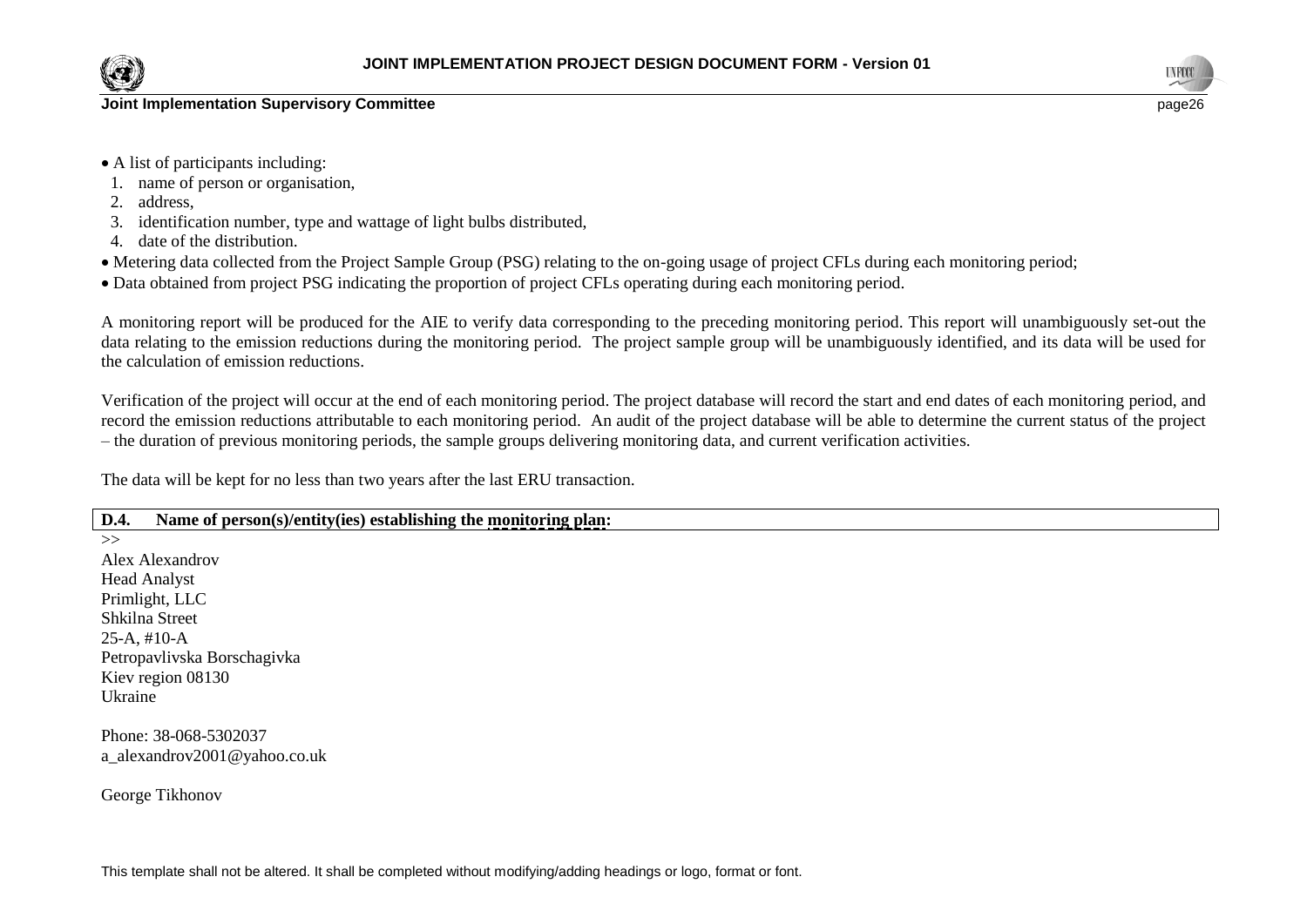



Vice - CEO Primlight, LLC Shkilna Street 25-A, #10-A Petropavlivska Borschagivka Kiev region 08130 Ukraine

Phone: 38 067 231 19 29

PRIMLIGHT LLC is the project participant.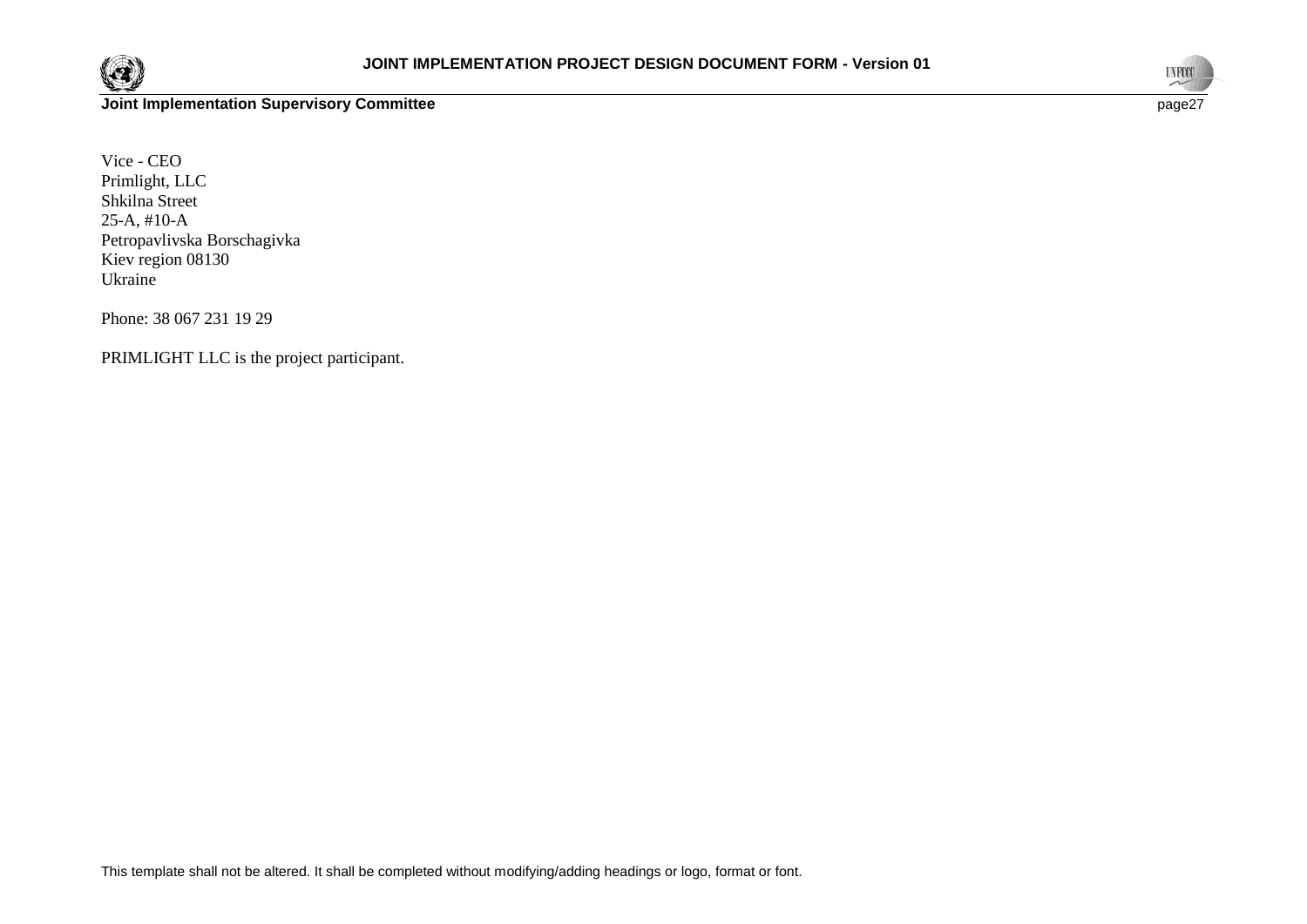

**UNFCC** 

# **Joint Implementation Supervisory Committee** *page28* **page28**

# **SECTION E. Estimation of greenhouse gas emission reductions**

# **E.1. Estimated project emissions:**

>>

The project involves direct estimation of emission reductions (option 2, section D.1.2.), rather than project and baseline emissions.

# **E.2. Estimated leakage:**

>>

Leakage is not expected for this project. The proposed project does not result in a leakage or the net change of anthropogenic emissions by sources and/or removals by sinks of GHGs which occurs outside the project boundary.

| E.3. | The sum of E.1. and E.2.: |
|------|---------------------------|
|      |                           |

>> N/A

#### **E.4. Estimated baseline emissions:**

>>

The project involves direct estimation of emission reductions (option 2, section D.1.2.), rather than project and baseline emissions.

#### **E.5. Difference between E.4. and E.3. representing the emission reductions of the project:** >>

The total GHG emission reduction of the project is  $149\,434\,561$  metric tonnes of  $CO<sub>2</sub>$  equivalent with average annual reductions of 6 226 440 tonnes over 24 years. The estimated annual reductions presented in section A.4.3.1 and in the graph below.



**Figure 6: Estimate of annual emission reductions**

# **E.6. Table providing values obtained when applying formulae above:**

>>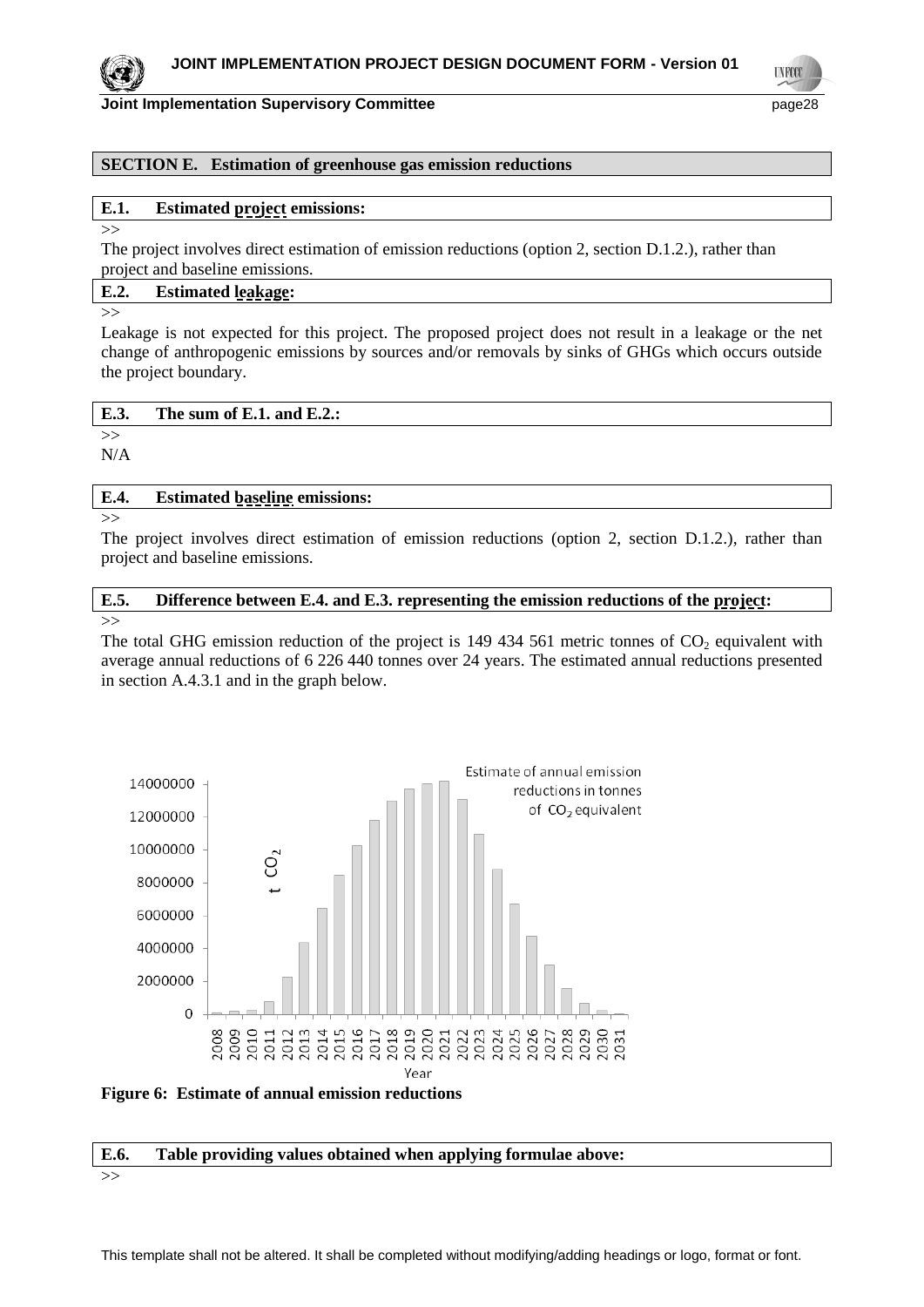**UNFCC** 

| From 2008 to 2012 |  |
|-------------------|--|
|-------------------|--|

| Year                                           | Estimate of annual emission reductions |
|------------------------------------------------|----------------------------------------|
|                                                | in tonnes of $CO2$ equivalent          |
| 2008                                           | 57 689                                 |
| 2009                                           | 178 997                                |
| 2010                                           | 275 432                                |
| 2011                                           | 741 088                                |
| 2012                                           | 2 2 3 4 4 3 2                          |
| Total estimated emission reductions (tonnes of | 3 492 638                              |
| CO <sub>2</sub> equivalent)                    |                                        |

| After 2012                                     |                                        |
|------------------------------------------------|----------------------------------------|
| Year                                           | Estimate of annual emission reductions |
|                                                | in tonnes of $CO2$ equivalent          |
| 2013                                           | 4 3 6 4 9 2 5                          |
| 2014                                           | 6 442 554                              |
| 2015                                           | 8 4 3 5 3 1 8                          |
| 2016                                           | 10 265 311                             |
| 2017                                           | 11 817 463                             |
| 2018                                           | 12 981 745                             |
| 2019                                           | 13 711 463                             |
| 2020                                           | 14 045 138                             |
| 2021                                           | 14 156 352                             |
| 2022                                           | 13 092 580                             |
| 2023                                           | 10 939 195                             |
| 2024                                           | 8 807 344                              |
| 2025                                           | 6718561                                |
| 2026                                           | 4 737 447                              |
| 2027                                           | 2 971 671                              |
| 2028                                           | 1 593 504                              |
| 2029                                           | 646 015                                |
| 2030                                           | 193 804                                |
| 2031                                           | 21 5 3 3                               |
| Total estimated emission reductions (tonnes of | 145 941 923                            |
| CO <sub>2</sub> equivalent)                    |                                        |

For the total crediting period (01/01/2008 to 31/01/2031):

- Total estimated emission reductions 149 434 561 (tonnes of CO2 equivalent).
- Annual average of estimated emission reductions -6 226 440 (tonnes of CO2 equivalent).

Assumptions and parameters used for the calculations of the above table and graph are presented in annex4.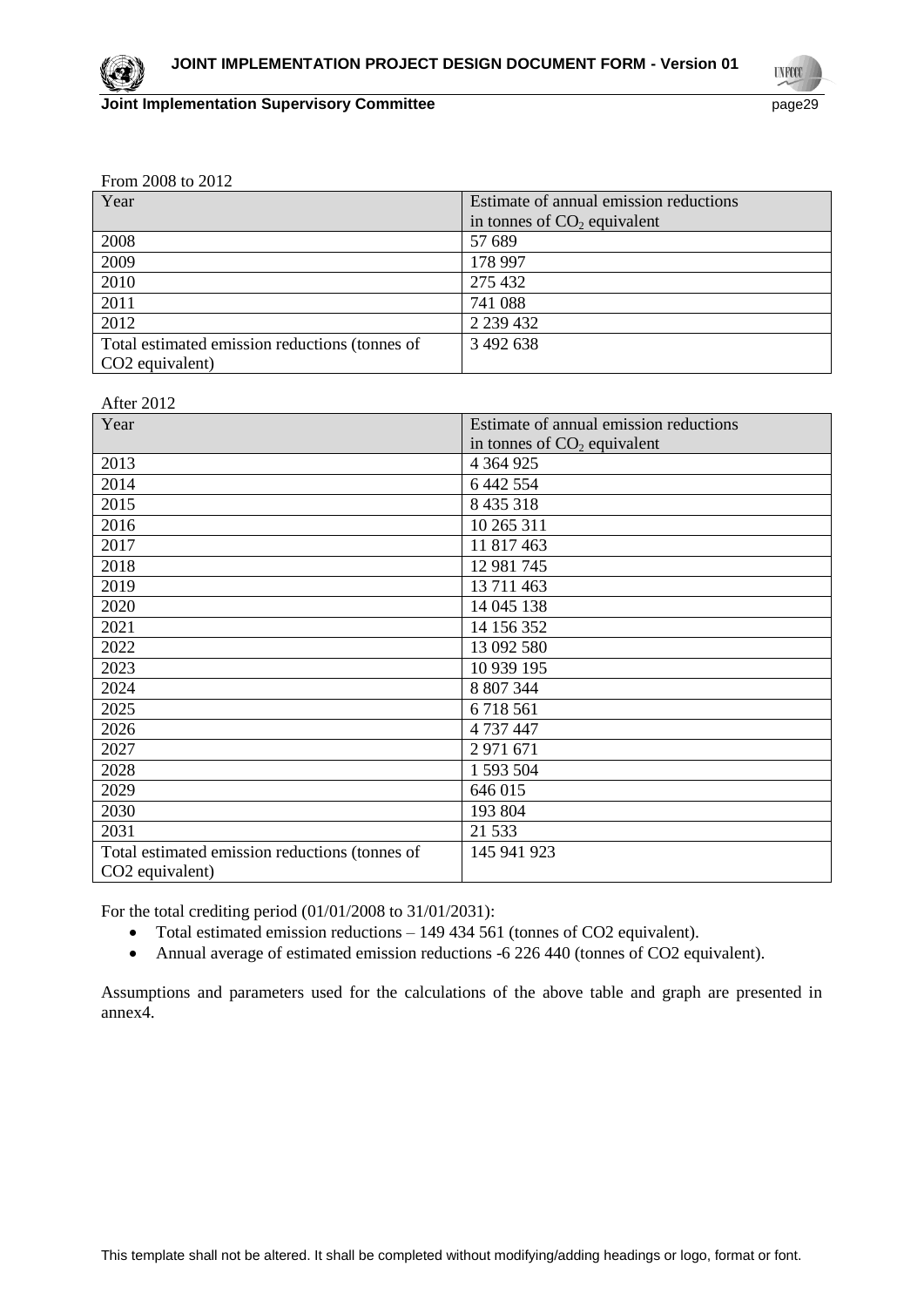

**TNFCO** 

**Joint Implementation Supervisory Committee** page30

#### **SECTION F. Environmental impacts**

**F.1. Documentation on the analysis of the environmental impacts of the project, including transboundary impacts, in accordance with procedures as determined by the host Party:**

>>

CFLs contain a very small amount of mercury sealed within the glass tubing – 5 milligrams on average (roughly equivalent to the tip of a ball-point pen). By comparison, older thermometers contain about 500 milligrams of mercury – an amount equal to the mercury in 125 CFLs. Mercury is an essential, irreplaceable element of CFLs as it allows the bulb to be an efficient light source. There is no current substitute for mercury in CFLs; however, manufacturers have taken significant steps to reduce mercury levels in fluorescent lighting products over the past decade, with some beginning research into the production of mercury-free CFLs.

Most mercury vapour inside fluorescent light bulbs becomes bound to the inside of the light bulb as it is used. It is estimated that the rest of the mercury within a CFL – about 14 per cent  $(0.7mg)$  – is released into air or water assuming the light bulb is broken.

Although CFLs contain mercury, paradoxically their use results in less mercury in the environment compared to traditional light bulbs. This is due to the fact that one tone of coal used in Ukraine contains on average 0.42 grams of mercury<sup>9</sup>. During coal burning process this mercury is entirely emitted as vapour. This is confirmed by experiments, as well as theoretical calculations<sup>10,11</sup>. As shown in the table below, a 13-watt, 10,000-rated-hour-life CFL (60-watt equivalent) will save 470 kWh over its lifetime, thus avoiding 78 mg of mercury if properly recycled. If the bulb goes to a landfill, overall mercury emission savings would drop a little, to 77.3 mg.

| Light<br>bulb | Watts | <sub>of</sub><br>Hours | kWh use | Tons<br>of      | Mercury       | Mercury     | Total   |
|---------------|-------|------------------------|---------|-----------------|---------------|-------------|---------|
| type          |       | use                    |         | $\text{coal}^*$ | from          | from        | mercury |
|               |       |                        |         |                 | electricity** | landfilling | (mg)    |
|               |       |                        |         |                 | (mg)          | (mg)        |         |
| <b>CFL</b>    | 13    | 10,000                 | 130     | 0.065           | 22            | 0.7         | 22.7    |
| Incandescent  | 60    | 10,000                 | 600     | 0.3             | 100           |             | 100     |

#### **Table 8: Mercury emissions from a 13 Watt CFL and corresponding incandescent lamp**

\*Conservatively assuming that 1 ton of coal generating 2 MWatt-hour of electricity.

\*\*For coal-fired power plants with 20% capture at filters.

The above table shows that despite the fact that CFLs contain small amount of mercury, it is way less than would be emitted by a coal-fired power plant to light incandescent bulbs for the same amount of time.

<sup>9</sup> B. S. Panov *et al*, Eco-technological problems of coal extraction, enrichment and utilization, Donetsk National Technical University, 2003.

<sup>&</sup>lt;sup>10</sup> M. Ya. Shpirt, Migration of mercury and its compounds in coal processing. Solid Fuel Chemistry, 2002, #5, pp. 73-86.

 $11$  Sources of mercury emission in Russia, Review by Zero Mercury, 2010.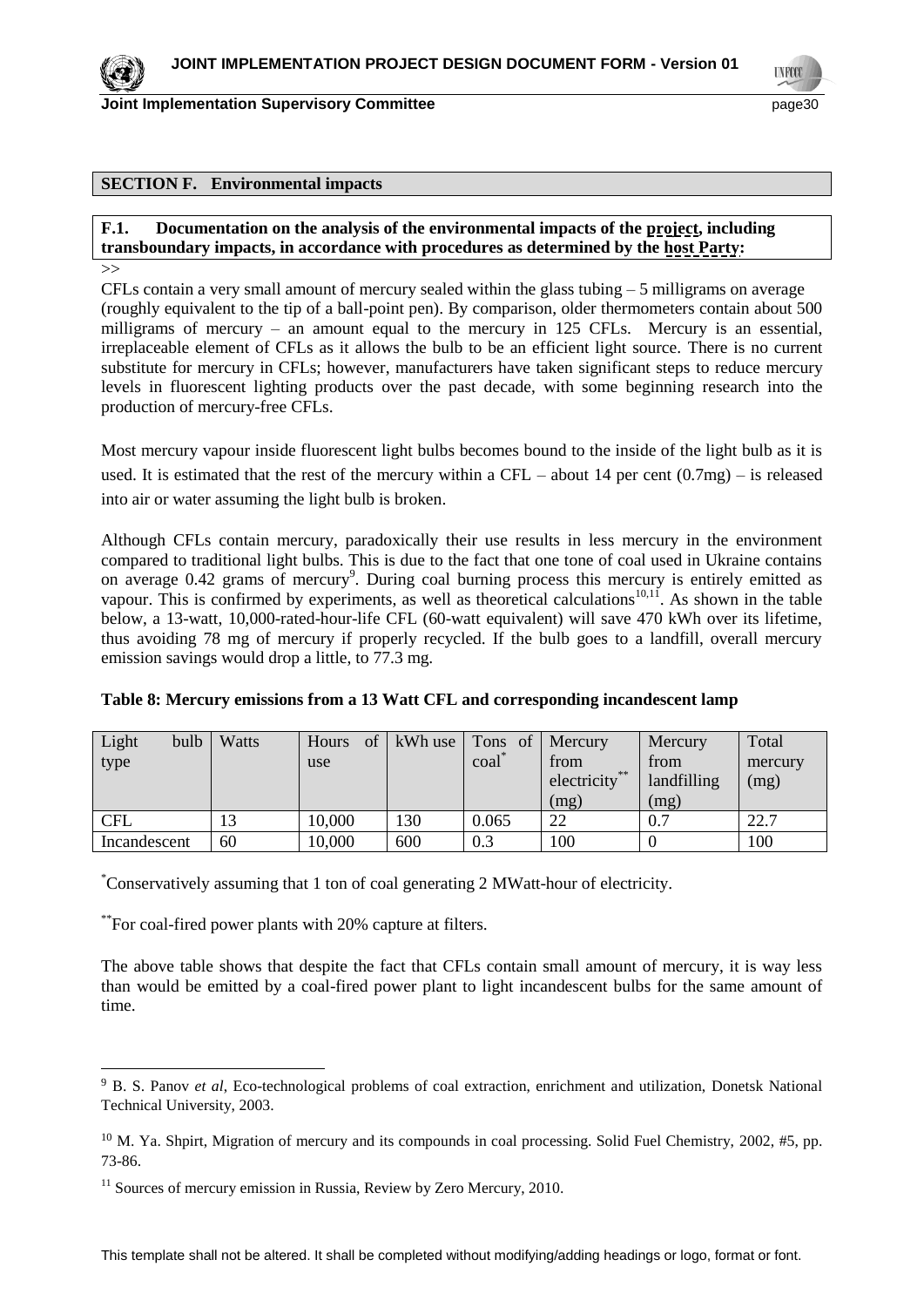

**UNFCC** 

#### **Joint Implementation Supervisory Committee** *page31* **page31**

The end-of-life CFLs will be collected by the project team, and then they will be disposed via an appropriate recycling process in cooperation with a registered recycling company operating within applicable environmental norms. The current recycling scheme is described in Addendum 4.

**F.2. If environmental impacts are considered significant by the project participants or the host Party, please provide conclusions and all references to supporting documentation of an environmental impact assessment undertaken in accordance with the procedures as required by the host Party:**

>>

As stated above, the project will involve the distribution of energy efficient light bulbs already available to consumers. These items have passed relevant quality standards and their use does not entail significant environmental impacts. The Ukrainian Government does not require that environmental impact assessments be undertaken for activities included in the project.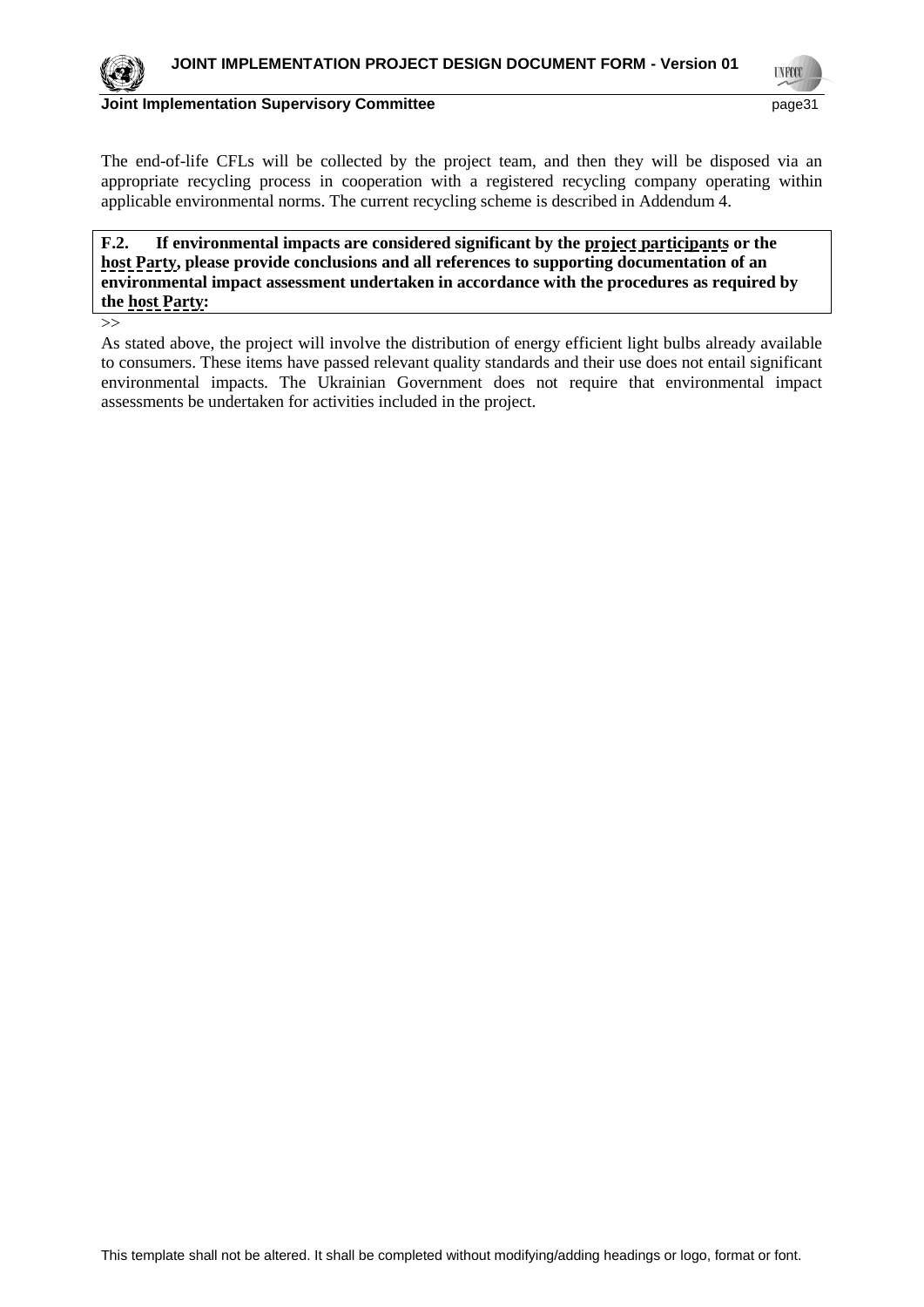

**UNFCO** 

**Joint Implementation Supervisory Committee** page 22

# **SECTION G. Stakeholders' comments**

#### **G.1. Information on stakeholders' comments on the project, as appropriate:**

 $\rightarrow$ 

No stakeholder consultation process for the JI projects is required by the host party. Stakeholder comments will be collected during the time of this PDD publication on the internet during the determination procedure.

Current stakeholder comments collected during determination process are presented in Addendum 1.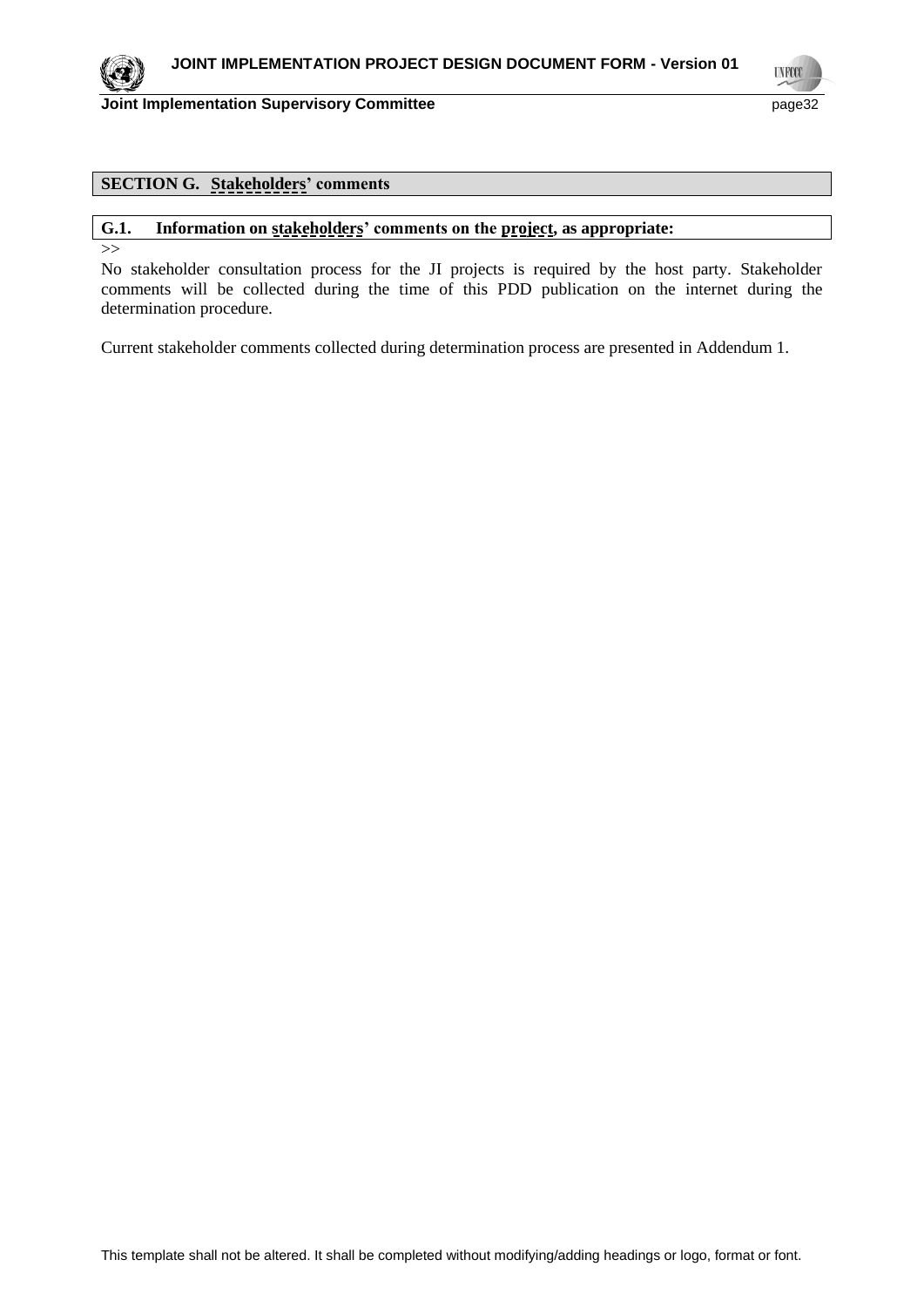

#### Annex 1

# **CONTACT INFORMATION ON PROJECT PARTICIPANTS**

| Organisation:    | PRIMLIGHT, LLC               |
|------------------|------------------------------|
| Street/P.O.Box:  | Shkilna Street               |
| Building:        | 25-A, Office #10-A           |
| City:            | Petropavlivska Borschagivka  |
| State/Region:    | Kiev Region                  |
| Postal code:     | 08130                        |
| Country:         | Ukraine                      |
| Phone:           | 38-068-5302037               |
| Fax:             |                              |
| E-mail:          |                              |
| URL:             |                              |
| Represented by:  | Alex Alexandrov              |
| Title:           | <b>Head Analyst</b>          |
| Salutation:      | Dr                           |
| Last name:       | Alexandrov                   |
| Middle name:     | Valentinovich                |
| First name:      | Alexander                    |
| Department:      |                              |
| Phone (direct):  |                              |
| Fax (direct):    |                              |
| Mobile:          | 38-068-5302037               |
| Personal e-mail: | a_alexandrov2001@yahoo.co.uk |

| Organisation:   | PROMOSURA, AG    |
|-----------------|------------------|
| Street/P.O.Box: | Untermuli Street |
| Building:       | 6                |
| City:           | Zug              |
| State/Region:   |                  |
| Postal code:    | CH 6300          |
| Country:        | Switzerland      |
| Phone:          | +352 22 32 94    |
| Fax:            | + 352 22 32 97   |
| E-mail:         |                  |
| URL:            |                  |
| Represented by: | Miguel Munoz     |
| Title:          | Director         |
| Salutation:     |                  |
| Last name:      | Munoz            |
| Middle name:    |                  |
| First name:     | Miguel           |
| Department:     |                  |
| Phone (direct): | +352 22 32 94    |
| Fax (direct):   | + 352 22 32 97   |
| Mobile:         | 38-068-5302037   |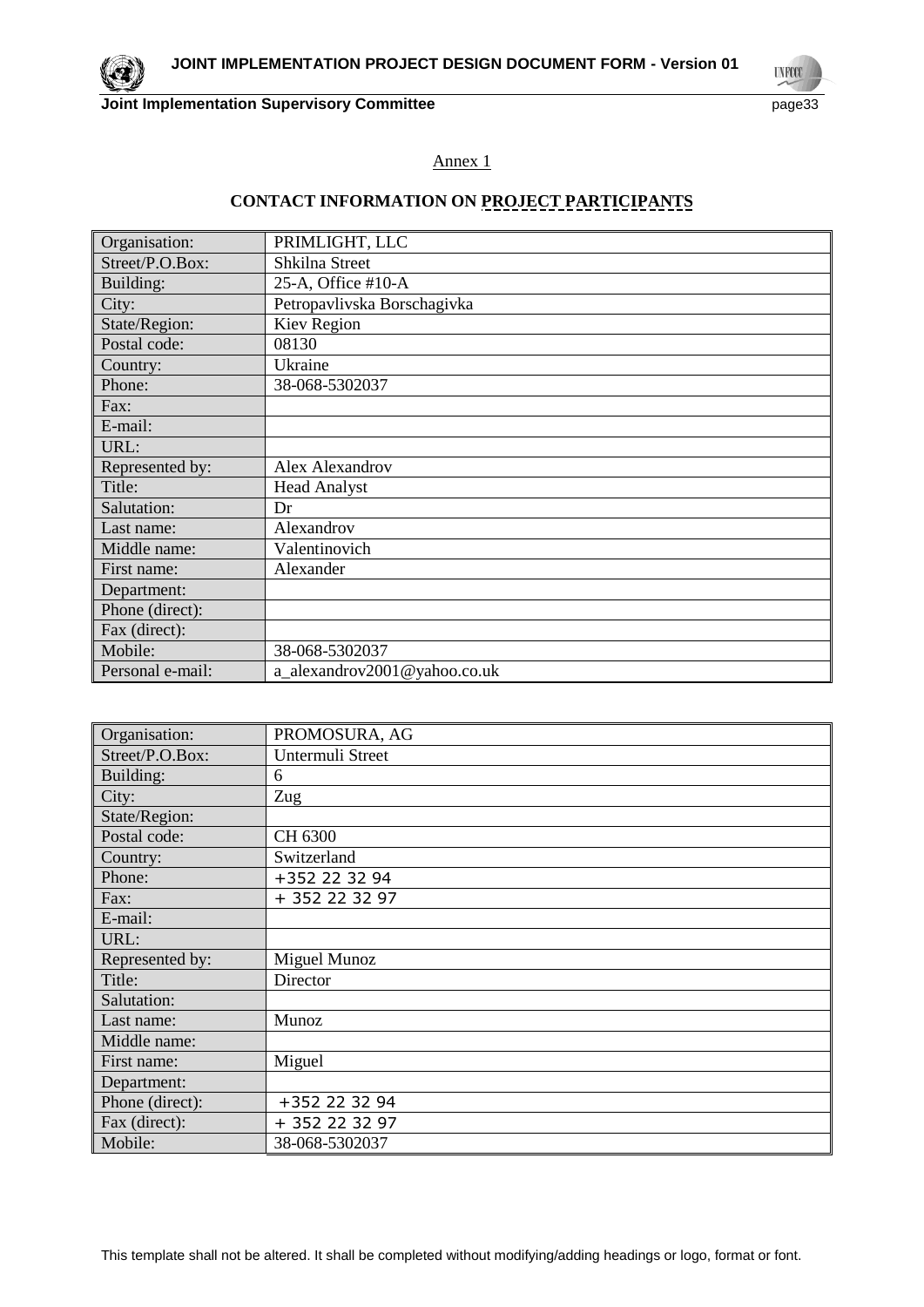

**TNFCC** 

Annex 2

# **BASELINE INFORMATION**

By various estimates, Ukraine's lighting stock consists of 200-250 millions electrical lamps. The brakedown of the lamps by types is presented in table 9 (below).

#### **Table 9: Brakedown of lamps by their types**

| Type                                                          | Percentage |
|---------------------------------------------------------------|------------|
| Incandescent                                                  | 80%        |
| <b>CFLs</b>                                                   | 10%        |
| <b>High Pressure Discharge</b>                                | 2%         |
| Others (non compact fluorescent, light emitting diodes, etc.) | 8%         |

The sales of incandescent lamps dropped a little in 2007 and 2008, accelerated in 2009 and remained steady in  $2010^{12}$ . This situation can be most adequately described as stagnant.

The sales of CFLs have been increasing slowly but steadily. However, taking into account stagnant incandescent sales, the CFL's increase can be attributed mainly to newly built residential and office facilities. In other words, new fixtures are usually lamped with CFLs.

The baseline situation was analyzed in 2007 and revised in 2009. However, as this situation has not been changing from year to year, any year can be considered as the base year. In any case, as the base year, 2007 is considered (the year preceding the initial stage of the project).

Summarizing all the above, the baseline scenario of the proposed project is assumed to be a continuation of current practice which involves purchase and use of incandescent lamps on a large scale, and related GHG emissions that would have occurred in case the project would not be implemented and the replacement of general lighting bulbs by CFLs would not take place. The baseline therefore is the predominant use of standard incandescent lamps with wattages in a range from 25 to 500 watts.

 $\overline{a}$ 

 $12$  http://pau.com.ua/news/4/13734/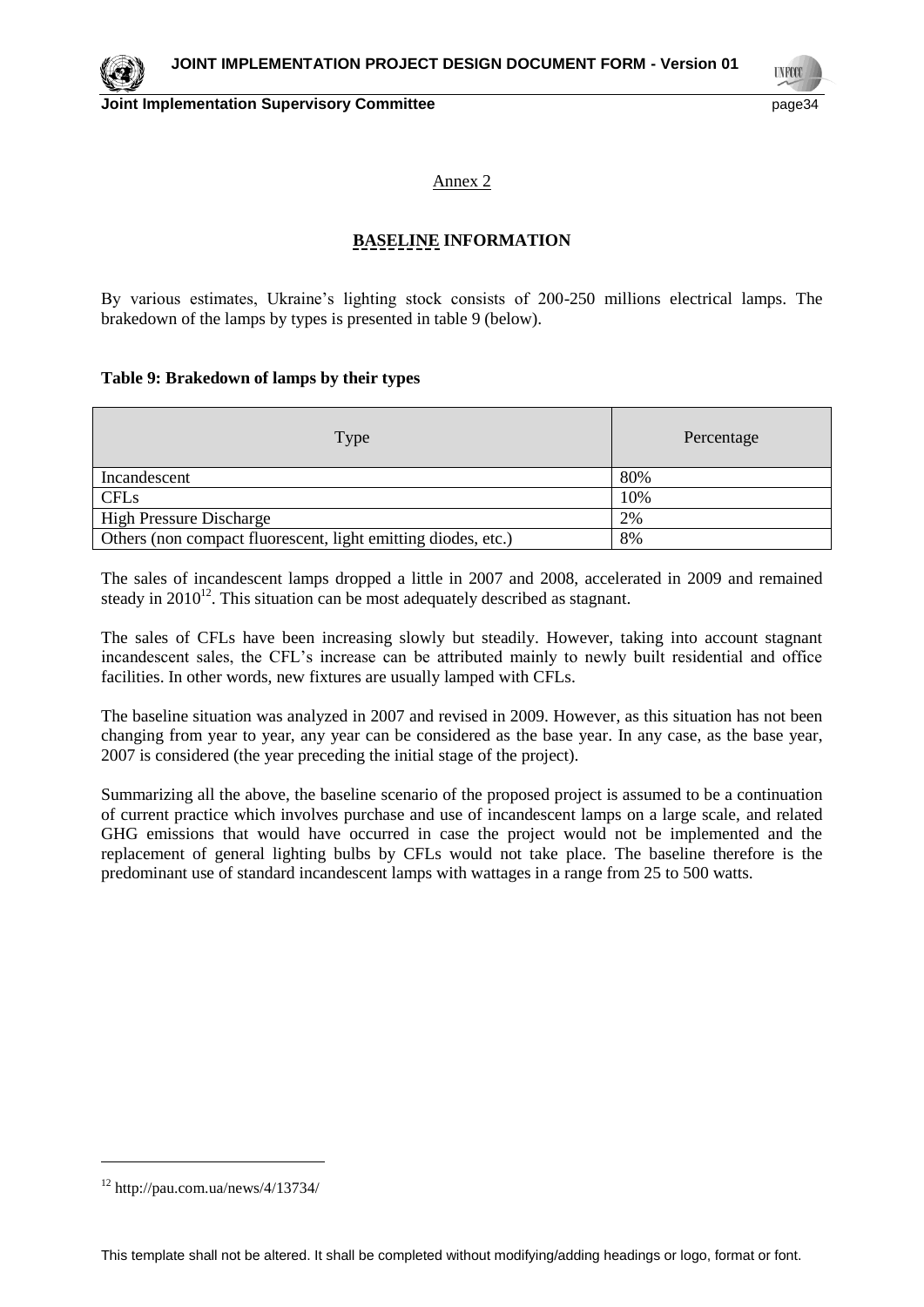**Joint Implementation Supervisory Committee** *page35* **and the page35** 

**TNFCO** 

Annex 3

# **MONITORING PLAN**

The key elements of monitoring plan are listed below.

The project owner will keep a record of the power rating of the CFLs distributed during the project activity and use this to determine the weighted average power rating for the project devices. CFLs distributed under the JI project will be marked with a logo to ensure that they can be unambiguously differentiated from other light bulbs.

Monitoring a sample of distributed CFLs to determine average hours of utilization will be undertaken by installing metering equipment to consumers belonging to the Project Sample Group (PSG). PSG is selected randomly similar to (AM0046 version 2) by means of random number generator. If a different from random type of sampling ( i.e. systematic, stratified, quota, cluster) is used, this will be reflected in the corresponding monitoring report. PSG size will be no less than 100 participants (as per AM0046 version 2) with no more than 10 CFLs to be monitored at each participant. If the number of CFLs installed with a specific PSG participant exceeds the number of CFLs intended for monitoring, then randomly selected CFLs will be monitored with that PSG participant. The current metering equipment along with its technical characteristics has been disclosed to the AIE. The measuring devices are installed at each fixture. They measure and then store in internal memory all the relevant information including hours of utilization of the CFL. The content of memory is accessible via USB port. For each monitoring period a mean value will be obtained for the hours of utilization from PSG, then statistically corrected to a confidence level of 95% (similar to AM0046 version 2), and extrapolated across the total number of CFLs operating during that monitoring period. This will be entered in the calculations of emission reductions as stipulated in the equations provided in section D.1.2.2.

The project owner will develop and manage a project database that will record all information relevant to project activities and monitoring, including:

- A list of participating consumers, including information to identify consumers by name and address.
- A record of the CFLs (date, number, type and power) provided to each consumer.

- A list of participants included in the PSG, including information to identify participants (name,

address and date added to the sample group).

- The following data relating to monitored CFLs and equipment:
- o Identification number for each piece of equipment
- o Type of monitoring equipment and date of installation
- o Confirmation at each check that monitoring equipment is functioning
- o Confirmation at each check that the monitored CFL is functioning
- o Utilization data (hours of utilization and/or electricity consumption)

Data will be collected for every monitoring period, and used to calculate emission reductions for that portion of the crediting period. The anticipated standard length of each monitoring period is one year. In any case the length of the monitoring period will not exceed five years. It is assumed that installation will occur on the day of distribution. The project owner is able to accurately determine the number of bulbs distributed on a daily basis as each transaction is logged into the database with a time and date. This data will be used to determine the cumulative number of bulbs installed and the energy savings attributable to any distribution period.

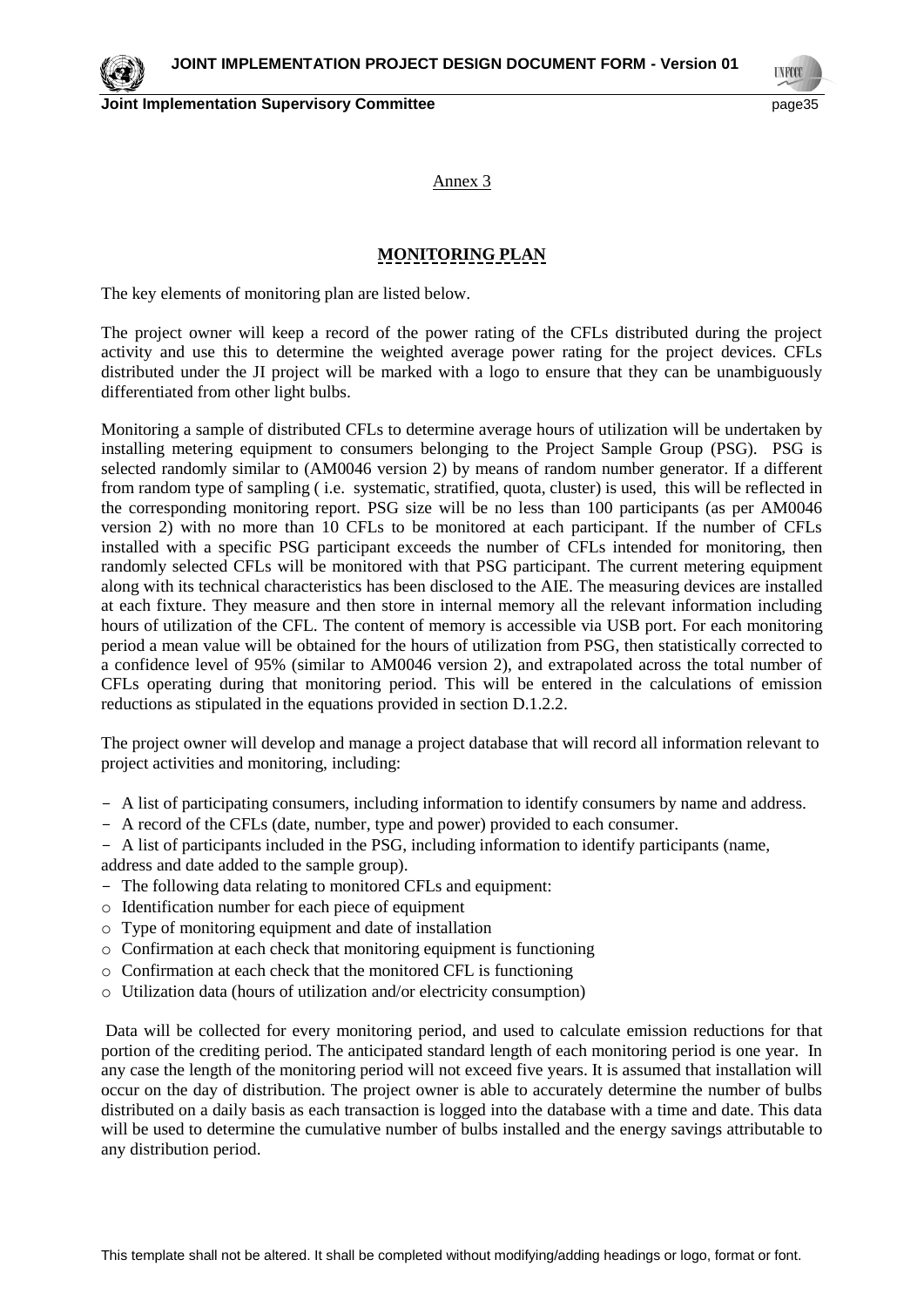**TNFCO** 

### Annex 4

# **Assumptions and parameters used for the estimation of emission reductions**

For *ex ante* calculations of GHG emission reductions, the following assumptions have been made:

 $\triangleright$  The average time of use of artificial lighting by consumers is equal to 1350 hours per year.

The above number is based on our preliminary study of artificial lighting usage in various building types.

Comparing to an incandescent lamp, average electricity saving by CFL is 65 watts per hour.

The above number is based on the average incandescent lamp power of 84 Watts (please see section B.1.) and corresponding CFL of 19 Watts.

 $\triangleright$  The life span of a CFL is 10 000 hours.

This is the most frequent life span of CFLs and it is considered as standard by most manufacturers.

 $\triangleright$  CFL failure is distributed normally (Gaussian distribution).

The distribution of lamp failure is presented in the following table.

|                     |              |               |                  |                   |                 |                 | % of failures within hour intervals |                 |                 |                 |              |
|---------------------|--------------|---------------|------------------|-------------------|-----------------|-----------------|-------------------------------------|-----------------|-----------------|-----------------|--------------|
| Lifespan<br>(hours) | $O-$<br>3000 | 3000-<br>6000 | $6000 -$<br>9000 | $9000 -$<br>12000 | 12000-<br>15000 | 15000-<br>18000 | 18000-<br>21000                     | 21000-<br>24000 | 24000-<br>27000 | 27000-<br>30000 | Total<br>(%) |
| 6000                |              | 47            | 47               |                   | Х               | X               | $\Lambda$                           | Δ               | Х               | Х               | 100          |
| 10000               |              | <sub>0</sub>  | 30               | 43                | 19              |                 | $\left($                            | Δ               | Х               | X               | 100          |
| 15000               |              |               |                  | 15                | 29              | 29              | 15                                  |                 |                 | X               | 100          |

**Table 10: Number of failures for different CFL types** 

 $\triangleright$  Numbers of distributed CFLs are as follows

 926 791 CFLs (total) from 01/01/2008 till 01/01/2011; 000 000 CFLs during 2011; 000 000 CFLs (per year) from 01/01/2012 till 31/12/2021; 0 CFLs from 01/01/2022 till 31/12/2031.

The results of calculations are presented in the following graphs: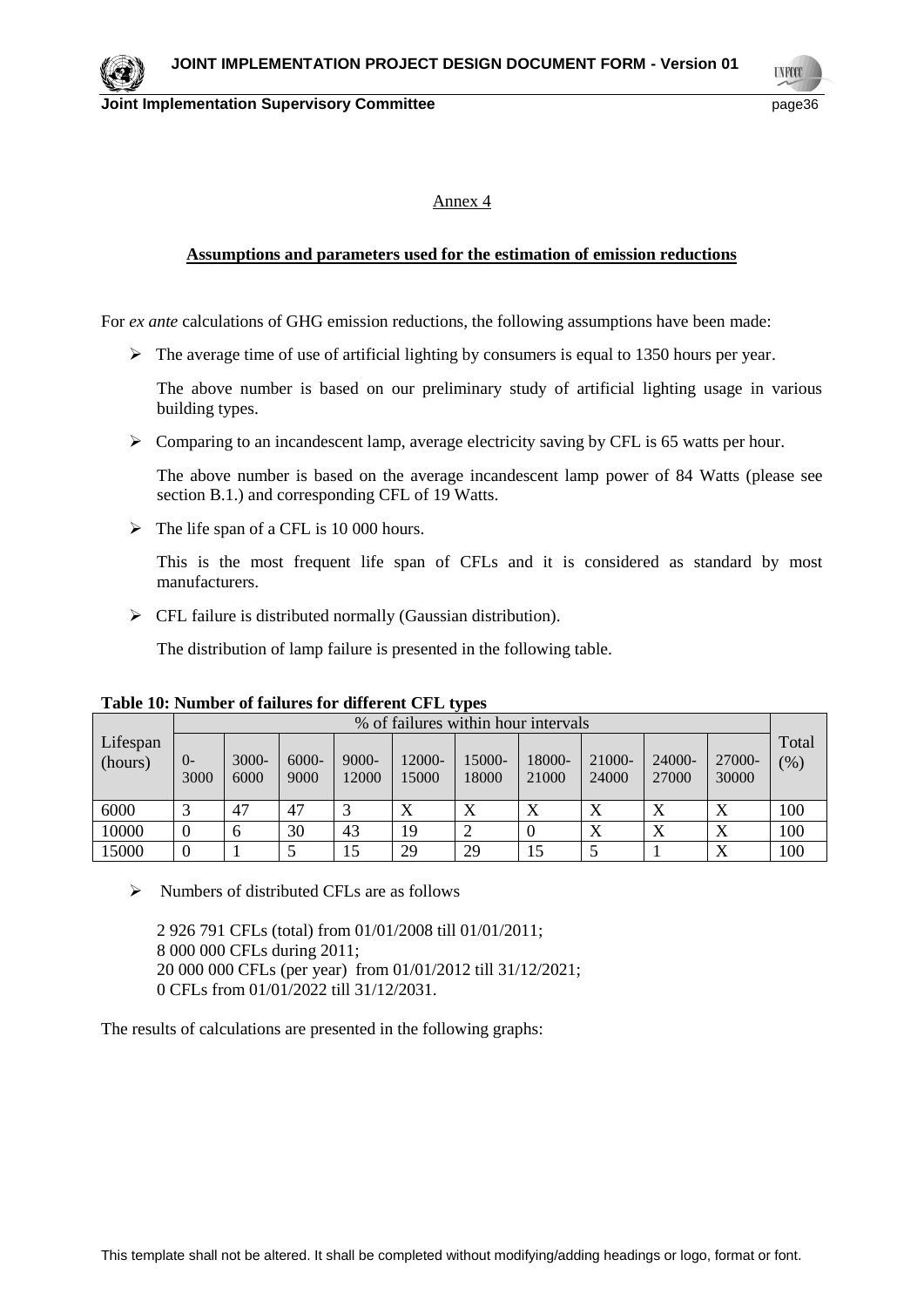

**UNFCCC** 



**Figure 7: Estimate of annual CFL distributions**



**Figure 8: Estimate of CFLs operating within the project**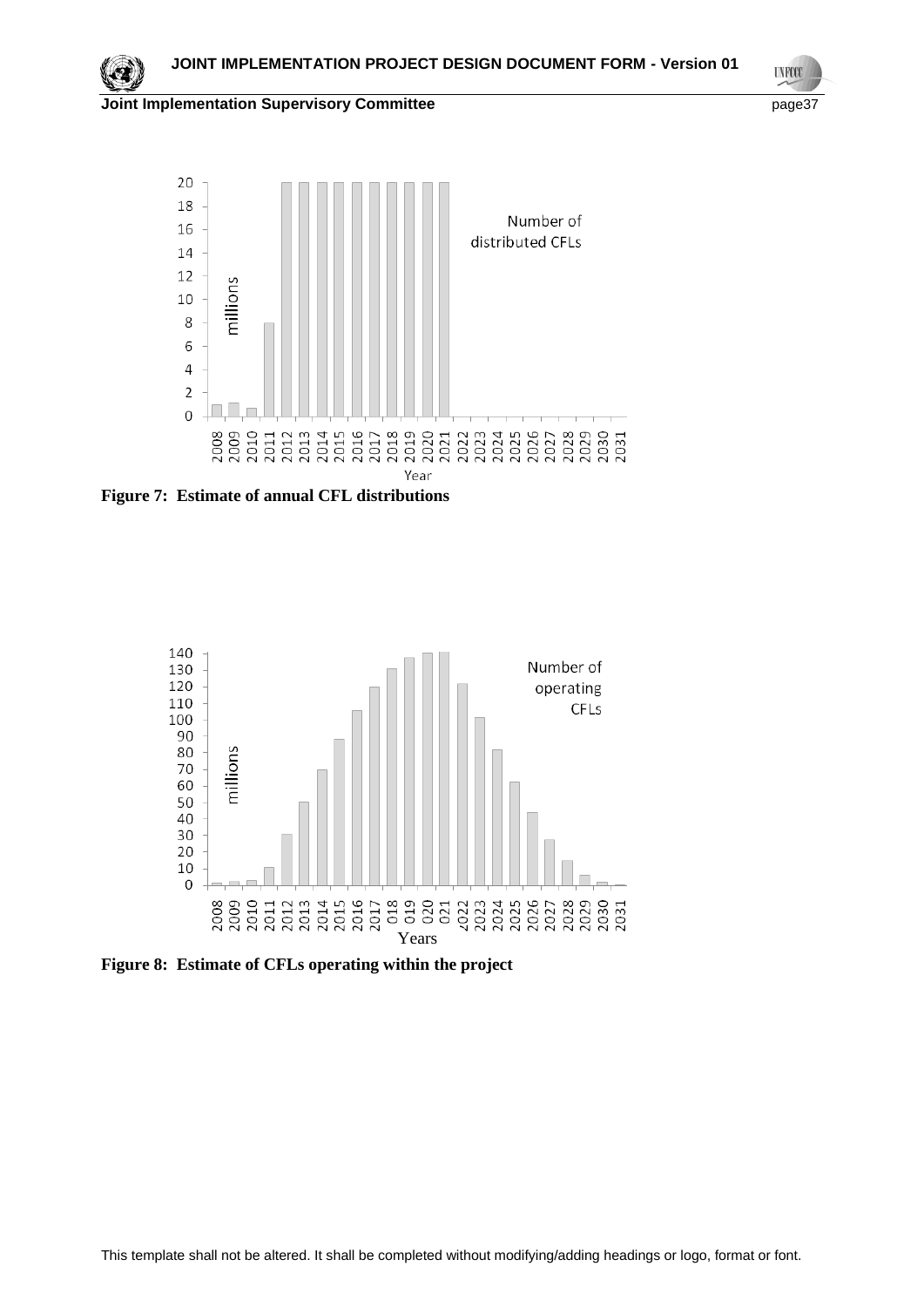

**UNFCCC** 



**Figure 9: Estimate of annual emission reductions within three periods of the project**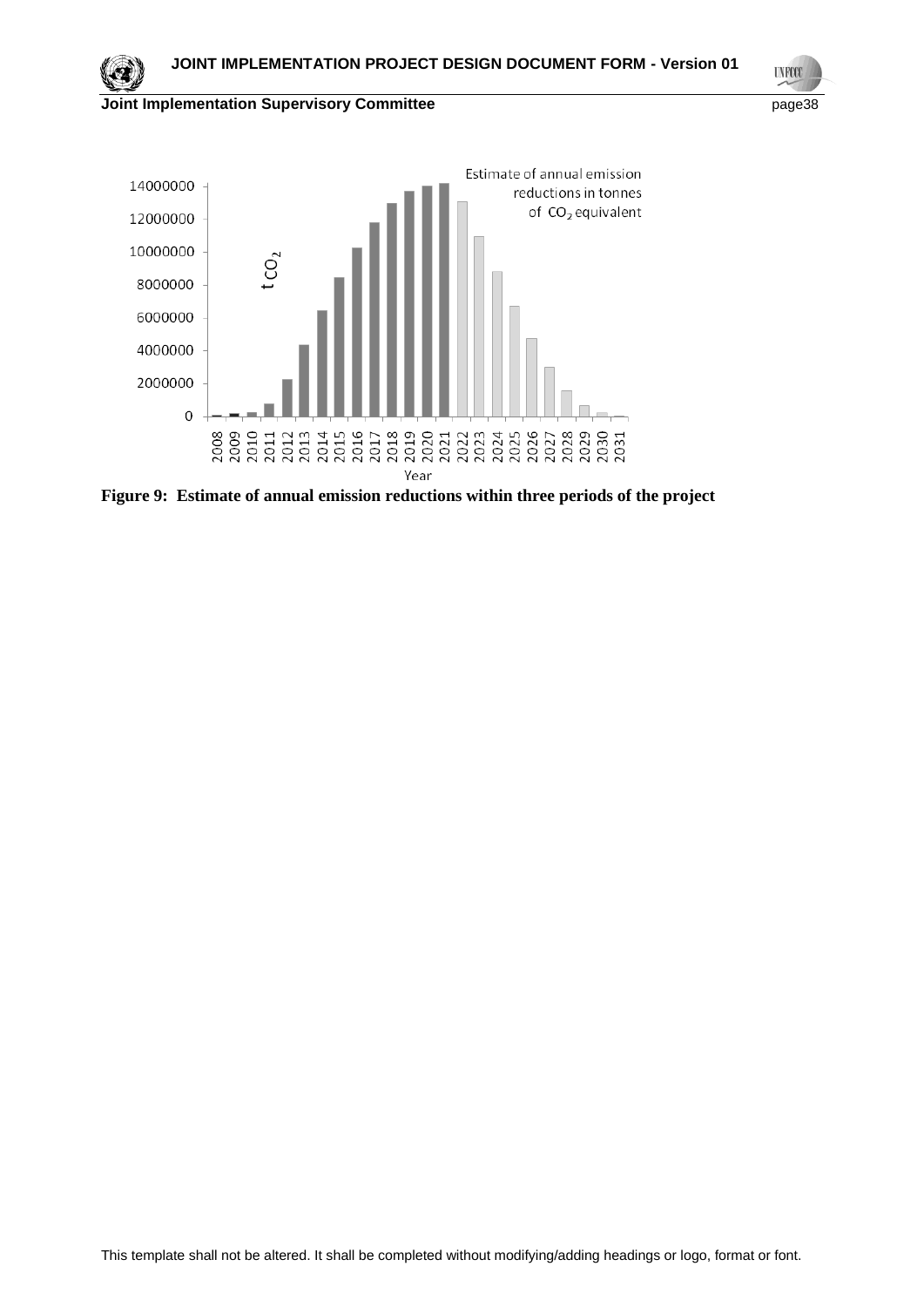



Annex 5

# **Examples of information sheets of CFL distribution**

# **Table 11: An example of the information sheet of CFL distribution (households)**

|              | Distribution of energy efficient lamps to Ukrainian households<br>2020 |              |                   |                              |  |          |    |  |  |  |          |    |    |    |                            |  |                    |        |    |       |       |  |
|--------------|------------------------------------------------------------------------|--------------|-------------------|------------------------------|--|----------|----|--|--|--|----------|----|----|----|----------------------------|--|--------------------|--------|----|-------|-------|--|
| Pers<br>onal | Name                                                                   | Address      | Lamps distributed |                              |  |          |    |  |  |  |          |    |    |    | Retuned for<br>utilization |  | Additional<br>info |        |    |       |       |  |
| nu           |                                                                        |              | Date/             | Serial #<br>Type 1<br>Type 2 |  |          |    |  |  |  | Type 3   |    |    |    |                            |  | Date               | Serial |    |       |       |  |
| mbe          |                                                                        |              | time              |                              |  | Wattages |    |  |  |  | Wattages |    |    |    |                            |  | Wattages           |        |    |       |       |  |
| $\mathbf{r}$ |                                                                        |              |                   |                              |  | 18.      | 20 |  |  |  |          | 15 | 20 | 23 |                            |  |                    | 16     | 23 |       |       |  |
| 001          | Petrenko                                                               | Vokzalna     | 20.05             | 876990                       |  |          |    |  |  |  |          |    |    |    |                            |  |                    |        |    |       |       |  |
|              | Petro                                                                  | street $2/5$ |                   | 765755                       |  |          |    |  |  |  |          |    |    |    |                            |  |                    |        |    |       |       |  |
|              |                                                                        | Apt.9,       | 14:10             | 768999                       |  |          |    |  |  |  |          |    |    |    |                            |  |                    |        |    |       |       |  |
|              |                                                                        | Rivne        |                   | 567777                       |  |          |    |  |  |  |          |    |    |    |                            |  |                    |        |    |       |       |  |
| 002          | Ivanov Ivan                                                            | Pushkin      | 12.06             | 340966                       |  |          |    |  |  |  |          |    |    |    |                            |  |                    |        |    | 12.06 | 12345 |  |
|              |                                                                        | street 18,   |                   | 380999                       |  |          |    |  |  |  |          |    |    |    |                            |  |                    |        |    |       |       |  |
|              |                                                                        | Kiev         | 11:00             | 370888                       |  |          |    |  |  |  |          |    |    |    |                            |  |                    |        |    |       |       |  |
| 003          | Joe Bloggs                                                             | Irpen        | 12.06             | 433369                       |  |          |    |  |  |  |          |    |    |    |                            |  |                    |        |    |       |       |  |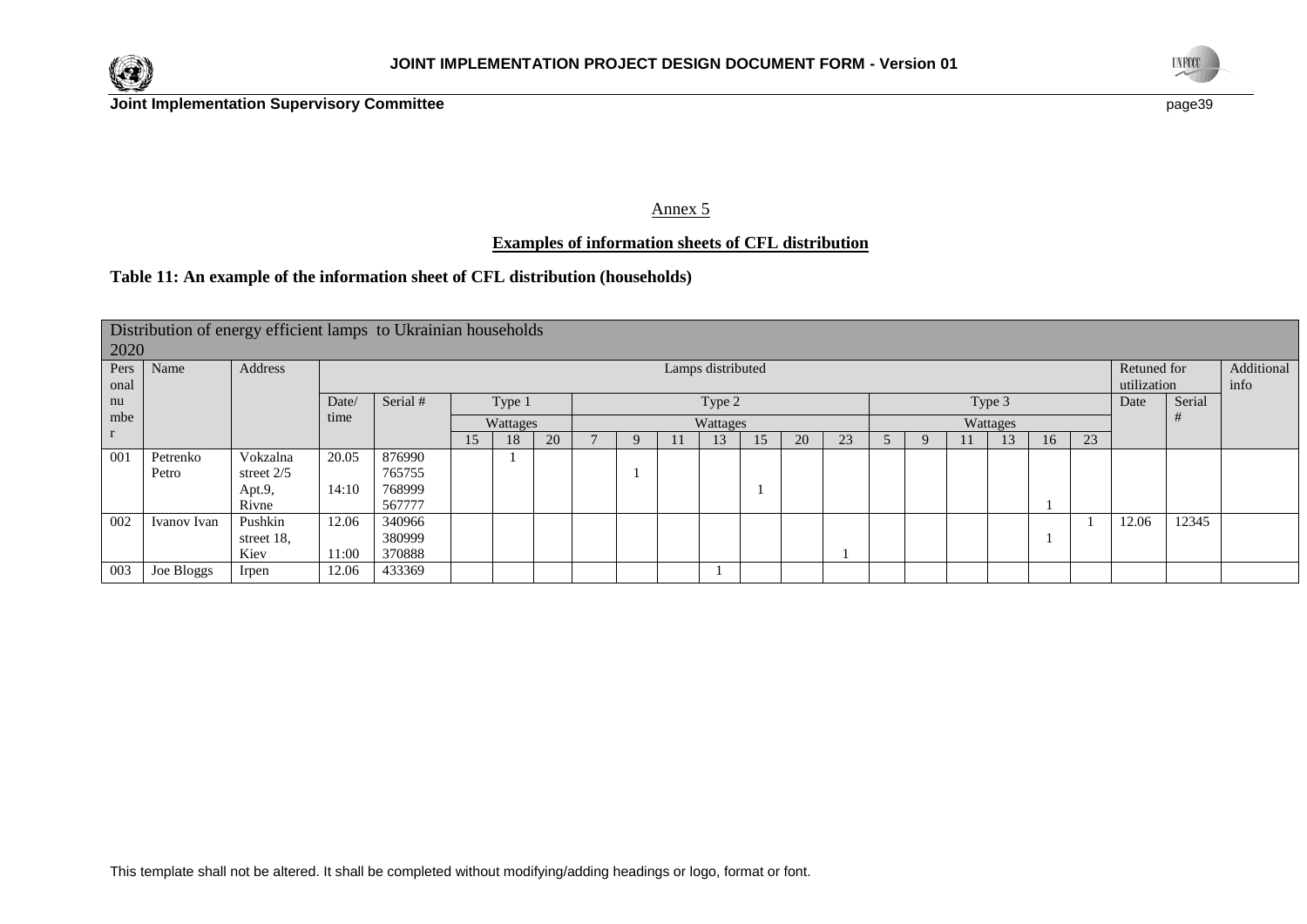



# **Table 12: An example of the information sheet of a sampling group (households)**

# Sample group for households

Distribution of energy efficient lamps to Ukrainian households

 $2020$ 

|    | 2020<br>Lamps installed |              |            |      |      |       |                            |          |         |                |         |            |                          |      |
|----|-------------------------|--------------|------------|------|------|-------|----------------------------|----------|---------|----------------|---------|------------|--------------------------|------|
| ID | Name                    | Address      | Phone      |      |      |       | Metering devices installed |          |         | Additional     |         |            |                          |      |
|    |                         |              |            | ID   | Type | Date  |                            | Readings | Plate # | Type           | wattage |            | date                     | info |
|    |                         |              |            |      |      |       | Current                    | Previous |         |                |         | installed  | replaced                 |      |
|    |                         |              |            |      |      |       |                            |          |         |                |         |            |                          |      |
| 01 | Sidorchuk               | Leo Tolstoy  | $222 - 18$ | 0123 |      | 12/03 | 8,645                      | 7,649    | 345670  | $\sim$         | 23      | 01/01/2012 |                          |      |
|    | Sidor                   | street 8.    | 12         | 0124 | ∼    |       | 7,920                      | 7,004    | 345675  | $\overline{ }$ | 23      | 01/01/2012 |                          |      |
|    |                         | Kiev         |            | 0125 |      |       | 8,200                      | 7,012    | 345679  | $\overline{ }$ | 16      | 01/01/2012 |                          |      |
|    |                         |              |            | 0126 | ∠    |       | 2,123                      | 1,196    | 845670  | ∠              | 20      | 01/01/2012 | 08/06/2018               |      |
| 02 | Petrova                 | S.Perovskava | 555-99-    | 0162 |      | 12/09 | 8,685                      | 7,641    | 445670  |                | 23      | 05/01/2012 |                          |      |
|    | Lisa                    | Street 12    | 88         | 0164 |      |       | 7,920                      | 6,004    | 445675  | ∠              | 20      | 05/01/2012 |                          |      |
|    |                         | Kiev         |            | 0165 |      |       | 7,200                      | 6,012    | 445679  | $\sqrt{2}$     | 16      | 05/01/2012 | $\overline{\phantom{0}}$ |      |
|    |                         |              |            | 0168 |      |       | 6,123                      | 5,196    | 545670  | ◠              | 20      | 05/01/2012 |                          |      |
|    |                         |              |            | 0169 |      |       | 8,200                      | 7,920    | 495675  |                | 13      | 05/01/2012 | ۰                        |      |
|    |                         |              |            | 0170 |      |       | 8,330                      | 7,420    | 545679  |                | 20      | 05/01/2012 | $\overline{\phantom{0}}$ |      |

# **Table 13: An example of the information sheet of a sampling group (legal entities)**

| 2015 |      | Sample group for legal entities | Distribution of energy efficient lamps to legal entities |    |      |      |                            |          |         |      |                 |      |            |
|------|------|---------------------------------|----------------------------------------------------------|----|------|------|----------------------------|----------|---------|------|-----------------|------|------------|
|      |      |                                 |                                                          |    |      |      |                            |          |         |      |                 |      |            |
| ID   | Name | Address                         | Represented                                              |    |      |      | Metering devices installed |          |         |      | Lamps installed |      | Additional |
|      |      |                                 | bv                                                       | ID | Type | Date |                            | Readings | Plate # | Type | wattage         | date | info       |